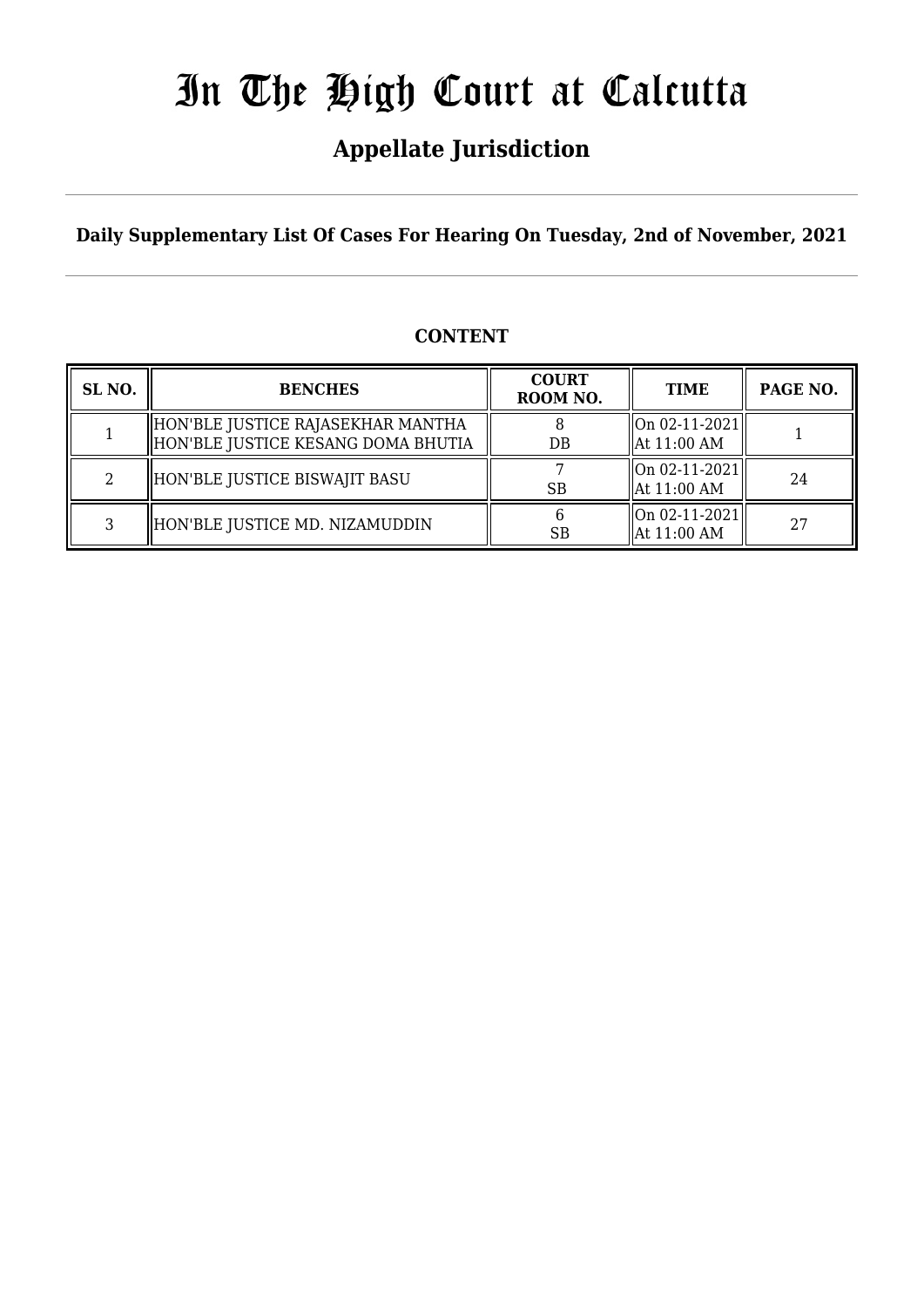

## **Appellate Side**

**DAILY CAUSELIST For Tuesday The 2nd November 2021**

#### **COURT NO. 8**

#### **DIVISION BENCH (DB)**

#### **AT 11:00 AM**

#### **HON'BLE JUSTICE RAJASEKHAR MANTHA HON'BLE JUSTICE KESANG DOMA BHUTIA**

#### **(VIA VIDEO CONFERENCE) (VACATION BENCH)**

#### **TO BE MENTIONED**

| $\mathbf{1}$ | CRM/11668/2019<br>(RELAXATION OF<br>CONDITION OF<br>BAIL) | SAGNIK DEY @ SAGNIN DEY<br>VS<br>STATE OF WEST BENGAL                             | <b>AVISHEK BANERJEE</b>                  |
|--------------|-----------------------------------------------------------|-----------------------------------------------------------------------------------|------------------------------------------|
|              | IA NO: CRAN/2/2021                                        |                                                                                   |                                          |
| 2            | WP.ST/93/2021                                             | <b>GOBINDA BISWAS AND ORS</b><br><b>VS</b><br>THE STATE OF WEST BENGAL<br>AND ORS | <b>GOPAL DAS</b>                         |
| 3            | CRM/7021/2021                                             | <b>AKHTAR PARWEZ</b><br><b>VS</b><br>STATE OF WEST BENGAL                         | RAMEEZ ALAM                              |
|              |                                                           | <b>FOR ORDERS</b>                                                                 |                                          |
| 4            | FMAT/603/2021                                             | SAYANDIP DHAR<br><b>VS</b><br>HIMESH CHANDRA AND ORS                              | <b>ARUP NATH</b><br><b>BHATTACHARYYA</b> |
|              | IA NO: CAN/1/2021                                         |                                                                                   |                                          |
|              |                                                           | <b>APPLICATION FOR BAIL U/S 439</b>                                               |                                          |
| 5            | CRM/6169/2021                                             | KARTICK RAJBHAR @<br>KARTICK @ BOKUL<br><b>VS</b>                                 | <b>MADHUMITA BASAK</b>                   |
|              |                                                           | STATE OF WEST BENGAL                                                              |                                          |
| 6            | CRM/6368/2021                                             | BANWARI CHAURASIA<br>VS<br>NARCOTICS CONTROL<br><b>BUREAU</b>                     | RAUSHAN KUMAR<br><b>RAY</b>              |
| 7            | CRM/6831/2021                                             | SK. BABLU @ BABLU SK<br><b>VS</b><br>STATE OF WEST BENGAL                         | KAUSHIK DEY                              |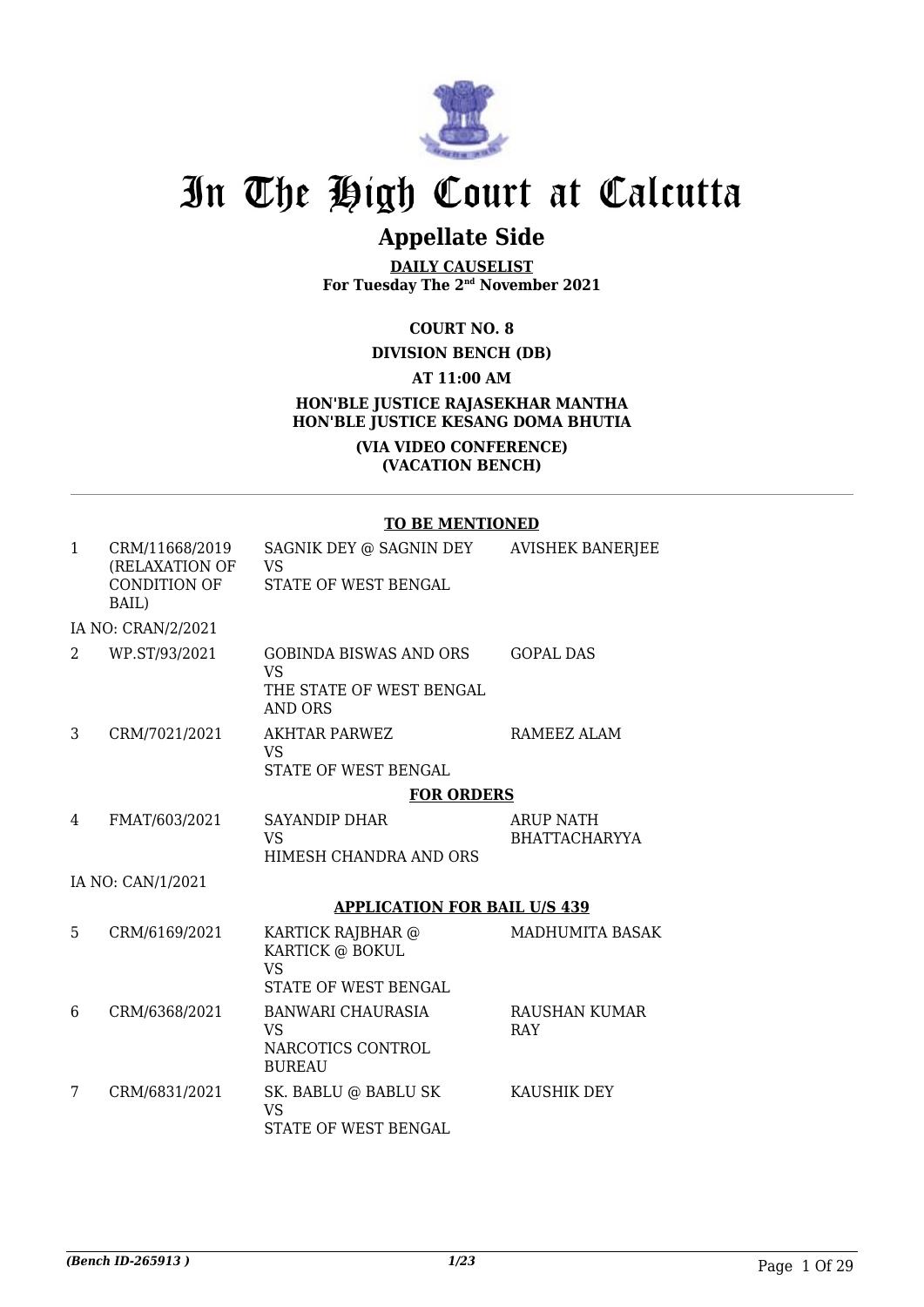#### *DAILY CAUSELIST COURT NO 8-FOR TUESDAY THE 2ND NOVEMBER 2021 HIGH COURT OF CALCUTTA - 2 -*

| 8  | CRM/6837/2021 | MUNNA MUSTAK SARKAR<br><b>VS</b><br>STATE OF WEST BENGAL                                               | KAZI M. RAHMAN                         |
|----|---------------|--------------------------------------------------------------------------------------------------------|----------------------------------------|
| 9  | CRM/6846/2021 | <b>SAIDUR RAHAMAN</b><br>VS<br>STATE OF WEST BENGAL                                                    | KAZI M RAHAMAN                         |
| 10 | CRM/6847/2021 | JIBAN BARMAN<br><b>VS</b><br>STATE OF WEST BENGAL                                                      | KAZI M. RAHMAN                         |
| 11 | CRM/6853/2021 | SIRAJUL DHALI<br><b>VS</b><br>STATE OF WEST BENGAL                                                     | SHASHANKA<br>SHEKHAR SAHA              |
| 12 | CRM/6869/2021 | BISWAJIT BISWAS @ BISWA<br><b>AND ANR</b><br><b>VS</b><br>STATE OF WEST BENGAL                         | SHIBAJI KUMAR DAS                      |
| 13 | CRM/6874/2021 | <b>BISWAJIT SARKAR @ BARO</b><br><b>BISWAS</b><br><b>VS</b><br>STATE OF WEST BENGAL                    | <b>ANGSHUMAN</b><br><b>CHAKRABORTY</b> |
| 14 | CRM/6875/2021 | MAINUDDIN SK @ MAINU<br>AND ANR<br><b>VS</b><br>C.B.I. AND ANR                                         | PRITAM ROY                             |
| 15 | CRM/6891/2021 | MEENA SINGH @ MEENA<br><b>VS</b><br>STATE OF WEST BENGAL                                               | PRONOJIT ROY                           |
| 16 | CRM/6898/2021 | <b>MATIUR RAHAMAN</b><br>VS<br>STATE OF WEST BENGAL                                                    | <b>JISAN IQUBAL</b><br><b>HOSSAIN</b>  |
| 17 | CRM/6902/2021 | SANTU SILL @ MANTU AND<br><b>ANOTHER</b><br><b>VS</b><br>STATE OF WEST BENGAL                          | SHASHANKA<br>SHEKHAR SAHA              |
| 18 | CRM/6905/2021 | SABIKUL KUNAHAR ALIAS<br>SABIKUN NAHAR MONDAL<br>VS<br>STATE OF WEST BENGAL                            | <b>JISAN IQBAL</b><br><b>HOSSAIN</b>   |
| 19 | CRM/6913/2021 | NABISUDDIN SK<br><b>VS</b><br>STATE OF WEST BENGAL                                                     | <b>JISAN IQBAL</b><br><b>HOSSAIN</b>   |
| 20 | CRM/6916/2021 | ALHANODA SKA LIAS<br><b>ALHANDO SK ALIAS</b><br><b>ALHAMDO SK</b><br><b>VS</b><br>STATE OF WEST BENGAL | <b>SOMNATH ADHIKARY</b>                |
| 21 | CRM/6917/2021 | SK. TAIFIK ALI @ TOUFIK ALI<br><b>VS</b><br>STATE OF WEST BENGAL                                       | ANINDYA GHOSH                          |
| 22 | CRM/6919/2021 | TOMIRUL SK ALIAS TAMIRUL<br>SK<br><b>VS</b><br>STATE OF WEST BENGAL                                    | SOMNATH ADHIKARY                       |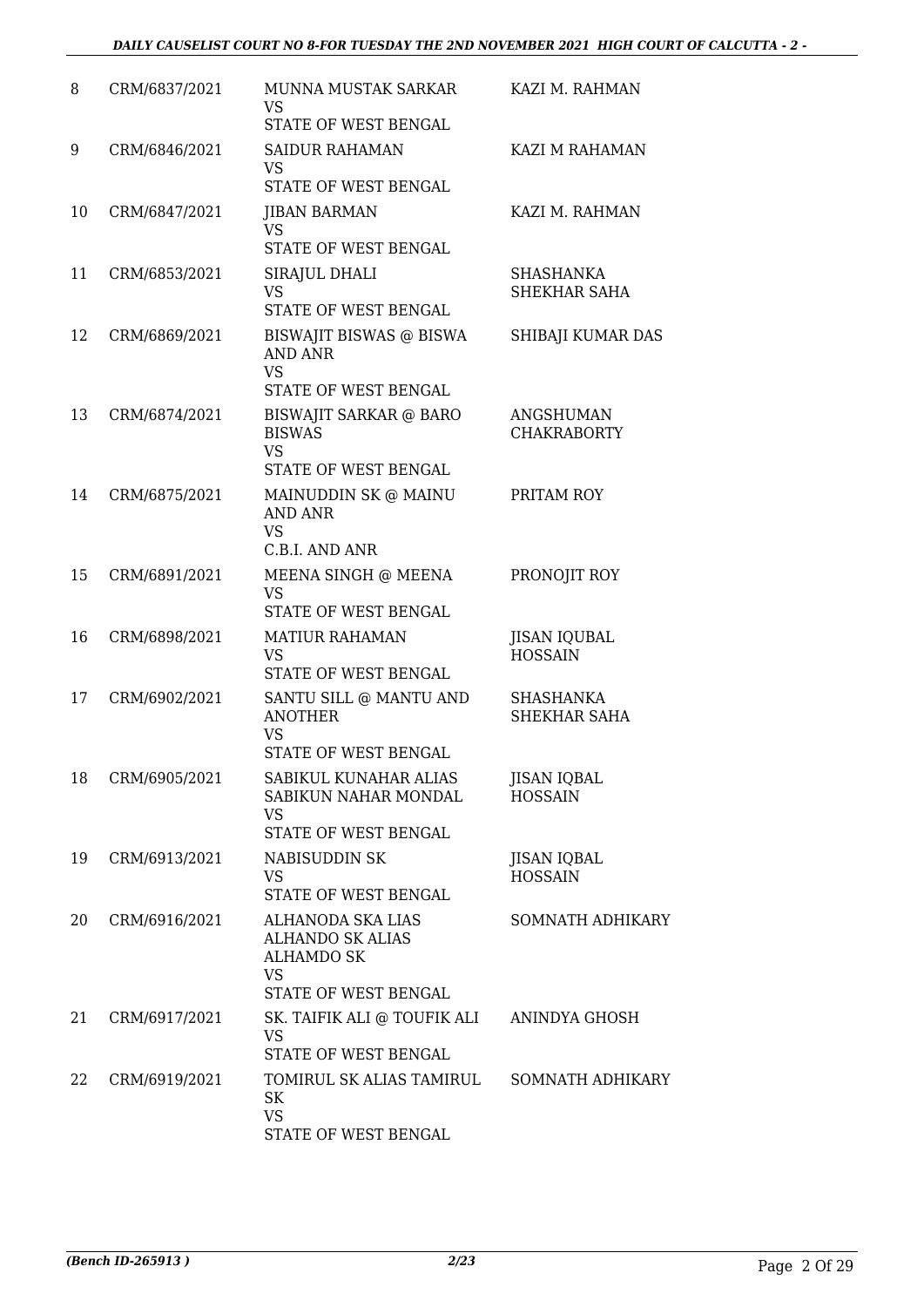| 23 | CRM/6923/2021 | <b>ENAMUL SK</b><br><b>VS</b><br>STATE OF WEST BENGAL                                                 | KAUSIK BISWAS                         |
|----|---------------|-------------------------------------------------------------------------------------------------------|---------------------------------------|
| 24 | CRM/6924/2021 | RAJ KUMAR MANNA @ GOPAL<br>MANNA<br><b>VS</b>                                                         | <b>AMAL KRISHNA</b><br><b>SAMANTA</b> |
| 25 | CRM/6925/2021 | STATE OF WEST BENGAL<br>SATHI BHATTACHARYA<br>(DULE)<br><b>VS</b><br>STATE OF WEST BENGAL AND<br>ORS. | Jeenia Rudra                          |
| 26 | CRM/6930/2021 | HARIPADA GHOSH AND<br><b>ANOTHER</b><br><b>VS</b><br>STATE OF WEST BENGAL                             | <b>KAUSIK BISWAS</b>                  |
| 27 | CRM/6931/2021 | BISWA @ BISWAJIT LASKAR<br>VS<br>STATE OF WEST BENGAL                                                 | KALYAN KUMAR<br><b>BHATTACHARJEE</b>  |
| 28 | CRM/6932/2021 | <b>DILIP BAG</b><br><b>VS</b><br>STATE OF WEST BENGAL AND<br>ORS.                                     | <b>AMAL KRISHNA</b><br><b>SAMANTA</b> |
| 29 | CRM/6936/2021 | RAJ SEKHAR BAG<br><b>VS</b><br>STATE OF WEST BENGAL AND<br>ORS.                                       | NAHID RAHAMAN                         |
| 30 | CRM/6938/2021 | PRASANTA SINGH AND<br><b>OTHERS</b><br><b>VS</b><br>STATE OF WEST BENGAL                              | <b>NILADRI SEKHAR</b><br><b>GHOSH</b> |
| 31 | CRM/6939/2021 | SK. SADDAM HOSSAIN @ SK.<br><b>SADDAM</b><br><b>VS</b><br>STATE OF WEST BENGAL AND<br>ORS.            | <b>NILADRI SEKHAR</b><br><b>GHOSH</b> |
| 32 | CRM/6940/2021 | <b>HABIB SK</b><br>VS<br>STATE OF WEST BENGAL                                                         | <b>SYED MURSHID</b><br>ALAM           |
| 33 | CRM/6947/2021 | SUBEDH@SUKHEN SARDAR<br><b>VS</b><br>STATE OF WEST BENGAL                                             | <b>AMIT SINGH</b>                     |
| 34 | CRM/6948/2021 | <b>AVIJIT PRAMANIK</b><br><b>VS</b><br>STATE OF WEST BENGAL                                           | <b>GAUTAM SARDAR</b>                  |
| 35 | CRM/6958/2021 | PRAFULLYA MALIK<br>VS<br>STATE OF WEST BENGAL                                                         | SOMENATH<br>MUKHERJEE                 |
| 36 | CRM/6959/2021 | <b>SELIM SK</b><br><b>VS</b><br>STATE OF WEST BENGAL                                                  | MD HAFIZ ALI                          |
| 37 | CRM/6960/2021 | SANJIB DAS<br><b>VS</b><br>STATE OF WEST BENGAL                                                       | <b>SUMAN DE</b>                       |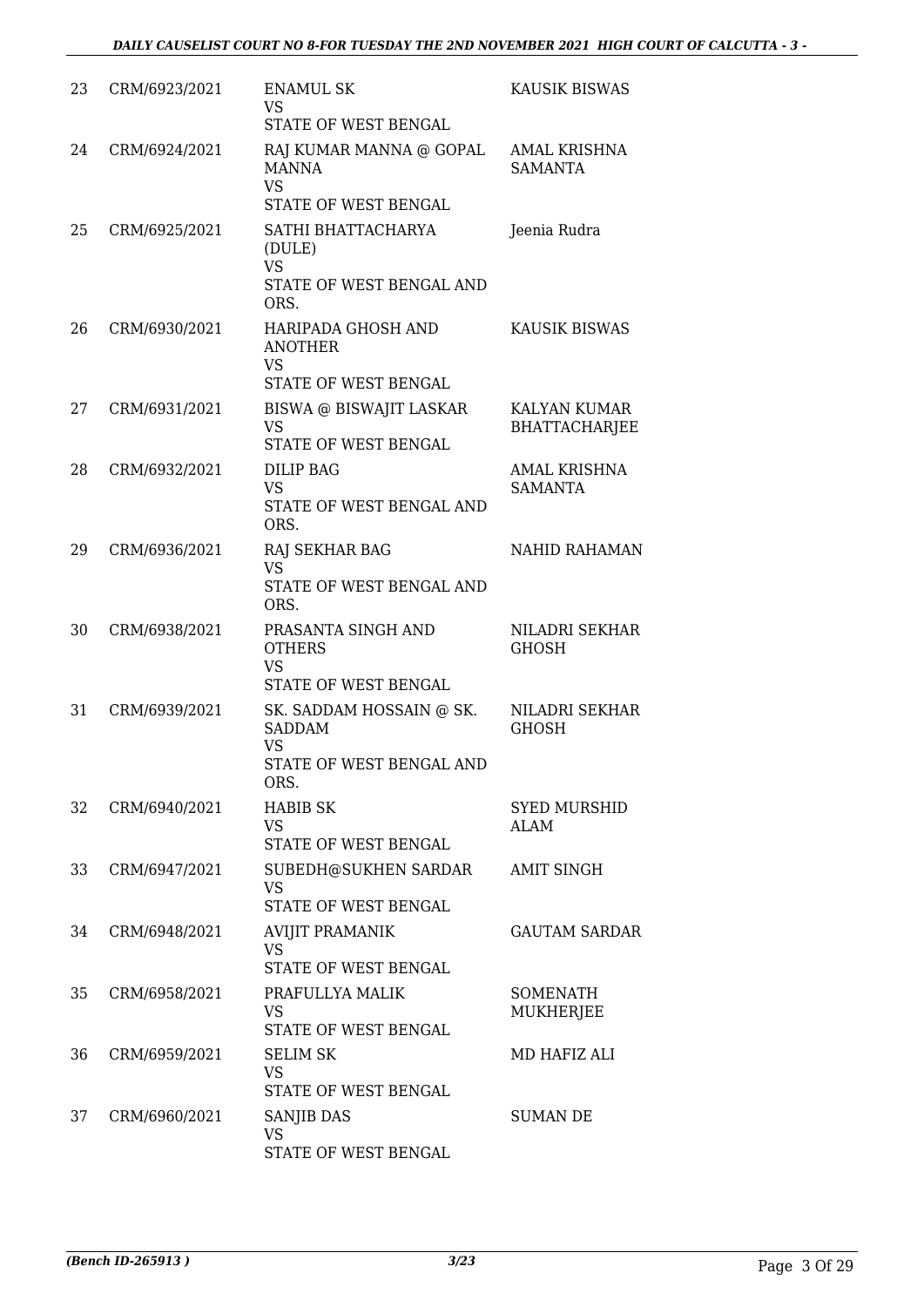| 38 | CRM/6965/2021 | NAJIR MOMIN @ NAZIR<br><b>MOMIN</b><br><b>VS</b><br>STATE OF WEST BENGAL                       | MUJIBAR ALI NASKAR               |
|----|---------------|------------------------------------------------------------------------------------------------|----------------------------------|
| 39 | CRM/6966/2021 | IMRAJ HASAN @ RUBEL SK<br><b>VS</b><br>STATE OF WEST BENGAL                                    | <b>SUMAN DE</b>                  |
| 40 | CRM/6972/2021 | SANJAY SARKAR @ SANJOY<br><b>SARKAR</b><br><b>VS</b><br>THE STATE OF WEST BENGAL               | <b>DEBAYAN GHOSH</b>             |
| 41 | CRM/6974/2021 | MOSTAKIN SEKH<br><b>VS</b><br>STATE OF WEST BENGAL                                             | SK TOSLIM ALI                    |
| 42 | CRM/6975/2021 | SENTU SK @ MAHATADIN SK<br><b>AND ANR</b><br><b>VS</b><br>STATE OF WEST BENGAL AND<br>ORS.     | KAUSHIK BISWAS                   |
| 43 | CRM/6978/2021 | MANISH KUMAR RAJAK<br><b>VS</b><br>STATE OF WEST BENGAL                                        | MOHAMMAD<br><b>KHAIRUL</b>       |
| 44 | CRM/6979/2021 | SK JIAUL @ SK JEYAUL<br>VS<br>STATE OF WEST BENGAL                                             | SOUPAL CHATTERJEE                |
| 45 | CRM/6981/2021 | <b>BAPAN SANTRA</b><br><b>VS</b><br>STATE OF WEST BENGAL                                       | SANTANU MAJI                     |
| 46 | CRM/6982/2021 | <b>NETAI SINGH</b><br><b>VS</b><br>STATE OF WEST BENGAL                                        | DEBARSHI BRAHMA                  |
| 47 | CRM/6988/2021 | MOHITESH HALDER @ CHOR<br><b>BABU</b><br>VS<br><b>STATE OF WEST BENGAL</b>                     | <b>SHASHANKA</b><br>SHEKHAR SAHA |
| 48 | CRM/6989/2021 | CHAND @ CHAND MOHAN<br><b>MALAKAR @BISWAS</b><br><b>VS</b><br>STATE OF WEST BENGAL AND<br>ORS. | <b>KARABI ROY</b>                |
| 49 | CRM/6992/2021 | SIRAJUL GAZI @ KHOKAN<br>VS<br>THE STATE OF WEST BENGAL                                        | <b>SHASHANKA</b><br>SHEKHAR SAHA |
| 50 | CRM/6995/2021 | <b>RATAN BALA</b><br>VS<br>STATE OF WEST BENGAL                                                | KAUSTUV SHOME                    |
| 51 | CRM/6997/2021 | MAHABUR RAHAMAN GAZI<br>VS<br>STATE OF WEST BENGAL                                             | <b>SHASHANKA</b><br>SHEKHAR SAHA |
| 52 | CRM/6998/2021 | NETAI GAIN<br>VS<br>STATE OF WEST BENGAL                                                       | MD ABDULLAH GAZI                 |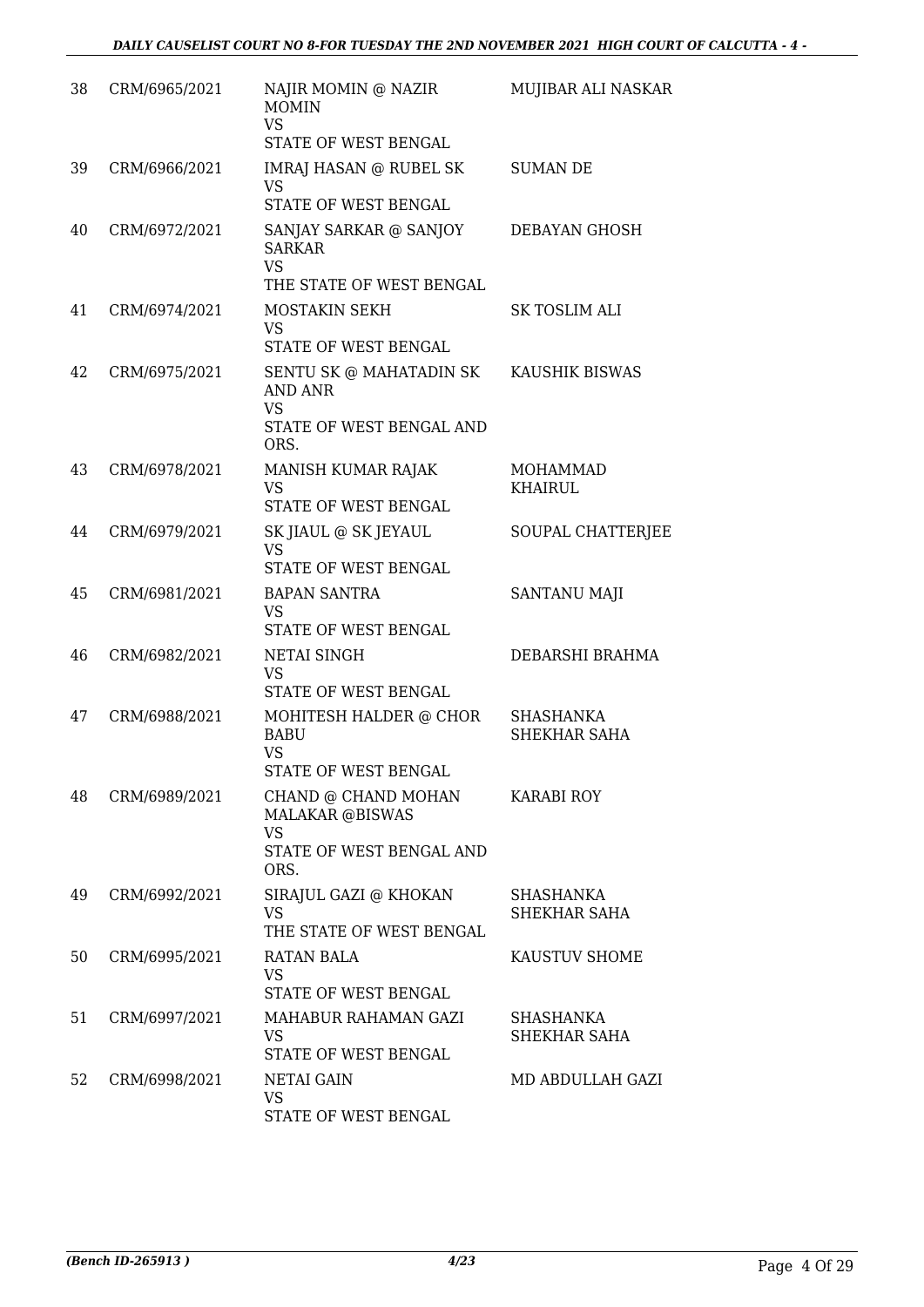| 53 | CRM/6999/2021 | PRAHALAD GAIN<br><b>VS</b><br>THE STATE OF WEST BENGAL                         | <b>SHASHANKA</b><br>SHEKHAR SAHA       |
|----|---------------|--------------------------------------------------------------------------------|----------------------------------------|
| 54 | CRM/7003/2021 | DILIP BRAHMA ALIAS MONA<br>VS<br>STATE OF WEST BENGAL                          | MD ABDULLAH GAZI                       |
| 55 | CRM/7004/2021 | <b>SAMIR ROY</b><br><b>VS</b><br>STATE OF WEST BENGAL                          | <b>SHASHANKA</b><br>SHEKHAR SAHA       |
| 56 | CRM/7005/2021 | PRASENJIT DAS<br><b>VS</b><br>STATE OF WEST BENGAL AND<br>ORS.                 | SUPRATIK SANYAL                        |
| 57 | CRM/7007/2021 | ABDUL MANNAN@MANNAN<br>SK<br><b>VS</b><br>STATE OF WEST BENGAL                 | <b>ABDUS SALAM</b>                     |
| 58 | CRM/7008/2021 | BHAIRAB SARKAR AND ANR.<br><b>VS</b><br>STATE OF WEST BENGAL                   | <b>SHASANKA SHEKHAR</b><br><b>SAHA</b> |
| 59 | CRM/7010/2021 | <b>BIJAN NANDI</b><br><b>VS</b><br>STATE OF WEST BENGAL                        | <b>SHASHANKA</b><br>SHEKHAR SAHA       |
| 60 | CRM/7011/2021 | <b>AKTARUL SK</b><br><b>VS</b><br>STATE OF WEST BENGAL                         | <b>ARUSHI RATHORE</b>                  |
| 61 | CRM/7013/2021 | LOKNATH CHOWDHURY<br><b>VS</b><br>STATE OF WEST BENGAL                         | <b>SHASHANKA</b><br>SHEKHAR SAHA       |
| 62 | CRM/7015/2021 | SAIDULLA ALAIS SAIDUL<br>HALSANAA AND ORS<br><b>VS</b><br>STATE OF WEST BENGAL | <b>RAJ BARMAN</b>                      |
| 63 | CRM/7017/2021 | <b>GANESH PRASAD VERMA</b><br>VS<br>STATE OF WEST BENGAL                       | <b>ARUSHI RATHORE</b>                  |
| 64 | CRM/7018/2021 | <b>RAJU DALAL</b><br><b>VS</b><br>STATE OF WEST BENGAL                         | SHASHANKA<br>SHEKHAR SAHA              |
| 65 | CRM/7019/2021 | <b>SANDIP PRAMANIK</b><br><b>VS</b><br>STATE OF WEST BENGAL                    | KAUSTUV SHOME                          |
| 66 | CRM/7023/2021 | SOMNATH DUTTA<br><b>VS</b><br>STATE OF WEST BENGAL                             | <b>SAYAN KANJILAL</b>                  |
| 67 | CRM/7024/2021 | SANTANU BOSE AND<br><b>ANOTHER</b><br><b>VS</b><br>STATE OF WEST BENGAL        | SHASHANKA<br>SHEKHAR SAHA              |
| 68 | CRM/7025/2021 | KABIRUL ISLAM<br>VS<br>STATE OF WEST BENGAL                                    | SHASHANKA<br>SHEKHAR SAHA              |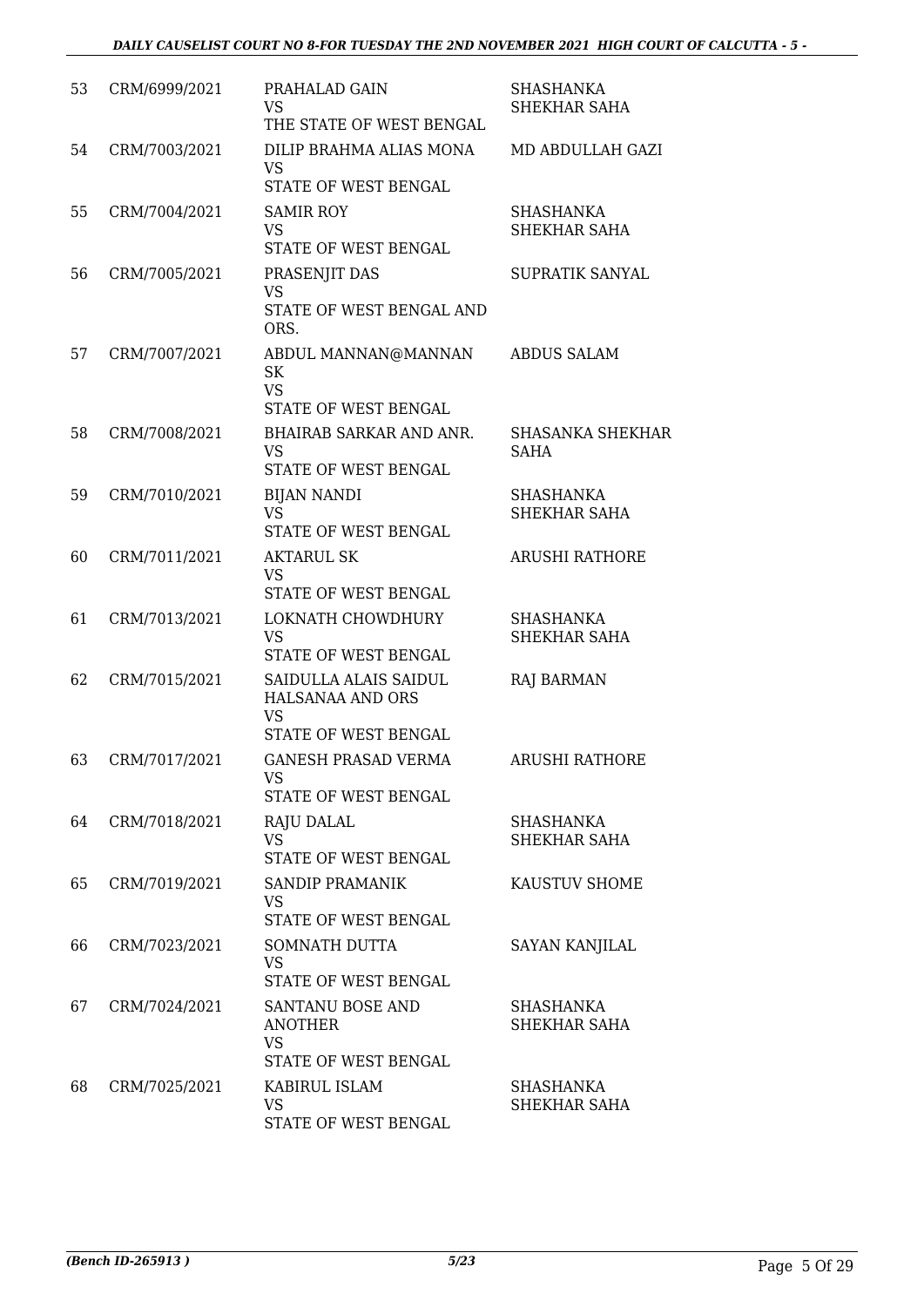| 69 | CRM/7026/2021 | SHUBHANKAR KUNDU<br>VS<br>STATE OF WEST BENGAL                                  | SHASHANKA<br>SHEKHAR SAHA              |
|----|---------------|---------------------------------------------------------------------------------|----------------------------------------|
| 70 | CRM/7027/2021 | SEKH MOTABBER @ NADU<br><b>VS</b><br>STATE OF WEST BENGAL                       | <b>SHASHANKA</b><br>SHEKHAR SAHA       |
| 71 | CRM/7028/2021 | SIRAJUL HAQUE MONDAL<br>VS<br>STATE OF WEST BENGAL                              | Jeenia Rudra                           |
| 72 | CRM/7029/2021 | MOKKEL @ MAKKEL SK<br><b>VS</b><br>STATE OF WEST BENGAL                         | <b>ARUP KUMAR</b><br><b>MONDAL</b>     |
| 73 | CRM/7030/2021 | <b>BABLU SEIKH</b><br><b>VS</b><br>STATE OF WEST BENGAL                         | <b>SHASHANKA</b><br>SHEKHAR SAHA       |
| 74 | CRM/7031/2021 | <b>ABDULLA</b><br>SEKH@ABDULLYA@JAHANGIR<br><b>VS</b>                           | <b>AVINABA PATRA</b>                   |
|    |               | STATE OF WEST BENGAL                                                            |                                        |
| 75 | CRM/7032/2021 | PRESENJIT SASMAL<br><b>VS</b>                                                   | Jeenia Rudra                           |
|    |               | STATE OF WEST BENGAL                                                            |                                        |
| 76 | CRM/7033/2021 | SUVENDU PRADHAN AND<br><b>ANR</b><br><b>VS</b><br>STATE OF WEST BENGAL          | DEBAPRIYA<br><b>MAJUMDER</b>           |
| 77 | CRM/7034/2021 | LIMON MALAKAR AND<br><b>ANOTHER</b><br><b>VS</b>                                | SHASHANKA<br>SHEKHAR SAHA              |
|    |               | STATE OF WEST BENGAL                                                            |                                        |
| 78 | CRM/7036/2021 | <b>SK RAJU</b><br><b>VS</b><br>STATE OF WEST BENGAL                             | <b>SUDIP GHOSH</b><br><b>CHOWDHURY</b> |
| 79 | CRM/7037/2021 | <b>SEKH JHANTU</b><br>VS<br>STATE OF WEST BENGAL                                | <b>SHASHANKA</b><br>SHEKHAR SAHA       |
| 80 | CRM/7040/2021 | SOMNATH ROY<br>VS.<br>STATE OF WEST BENGAL                                      | SUDIP GHOSH<br><b>CHOWDHURY</b>        |
| 81 | CRM/7042/2021 | <b>SK ASRAF</b><br><b>VS</b><br>STATE OF WEST BENGAL                            | ANINDYA GHOSH                          |
| 82 | CRM/7043/2021 | BUYALI KALANDAR ALI AND<br>ANR<br><b>VS</b><br>STATE OF WEST BENGAL             | <b>SARTHAK BURMAN</b>                  |
| 83 | CRM/7044/2021 | JAGIJIBAN RAM RABIDAS<br>VS<br>STATE OF WEST BENGAL                             | Kausik Biswas                          |
| 84 | CRM/7046/2021 | KHATIP MOLLA @ KHATIB<br>MOLLA AND ANOTHER<br><b>VS</b><br>STATE OF WEST BENGAL | <b>SATADRU LAHIRI</b>                  |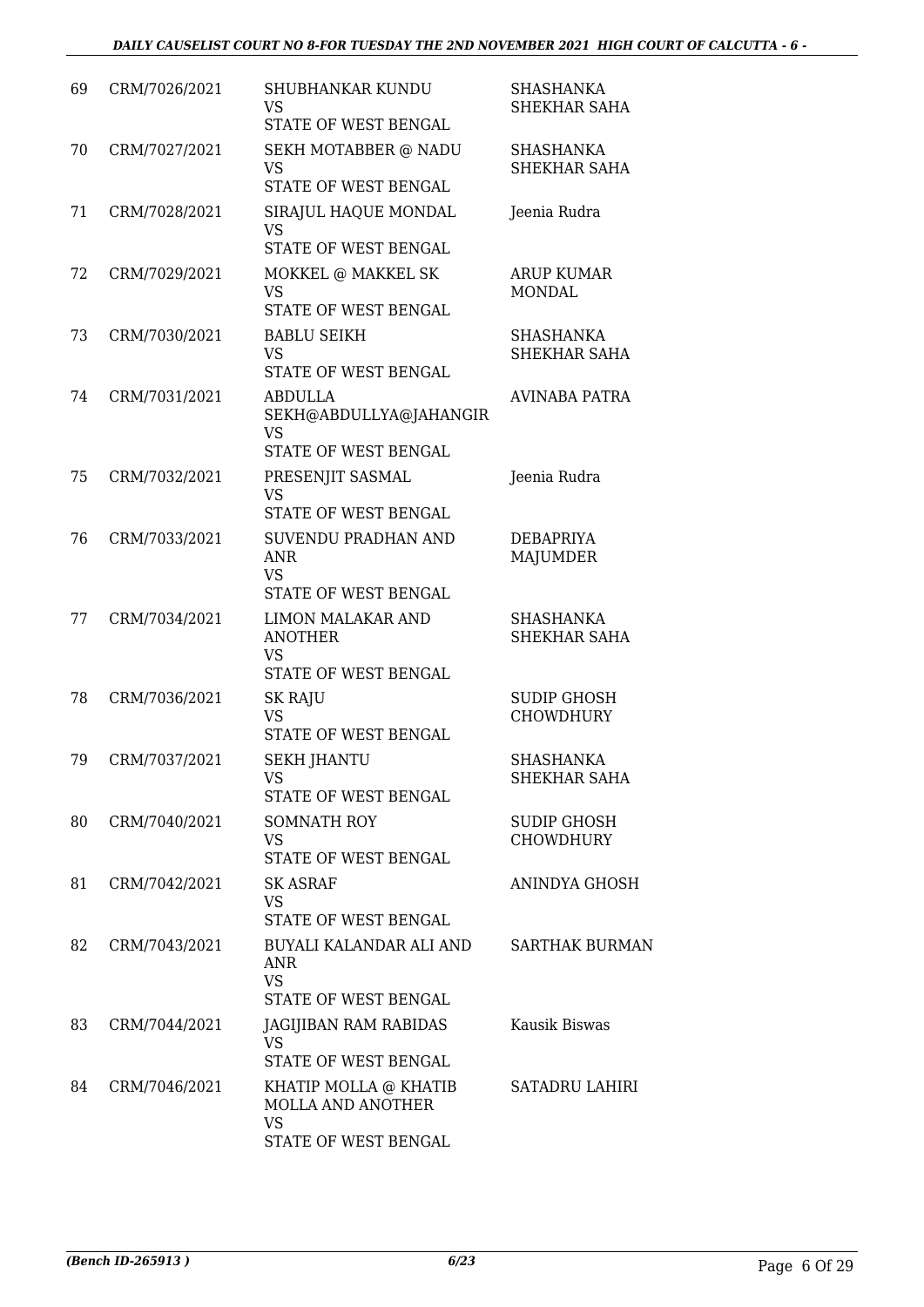| 85 | CRM/7047/2021 | <b>BAIDNATH</b><br>SAHA@BAIDYANATH SAHA<br>VS<br>STATE OF WEST BENGAL                  | Shraman Sarkar                          |
|----|---------------|----------------------------------------------------------------------------------------|-----------------------------------------|
| 86 | CRM/7049/2021 | TARIKUL BISWAS ALIAS<br><b>MUNNA</b><br>VS<br>STATE OF WEST BENGAL                     | <b>SUBHAJIT</b><br><b>CHOWDHURY</b>     |
| 87 | CRM/7050/2021 | SK NASIRUL @ SK CHOTTO<br>KOCHI<br><b>VS</b><br>STATE OF WEST BENGAL                   | ANINDYA GHOSH                           |
| 88 | CRM/7051/2021 | SHYAMAPRASAD MUKHERJEE<br>VS<br>STATE OF WEST BENGAL                                   | <b>MANAS KUMAR DAS</b>                  |
| 89 | CRM/7053/2021 | KUSUMUDDIN<br>ALI@KUSUMATDDIN<br><b>VS</b><br>STATE OF WEST BENGAL                     | KAZI M RAHAMAN                          |
| 90 | CRM/7054/2021 | IRSAD KHA@KATTU KHA<br><b>VS</b><br>STATE OF WEST BENGAL                               | <b>ABDUR RAKIB</b>                      |
| 91 | CRM/7057/2021 | MANJRISH TRIPATHI<br>VS<br>STATE OF WEST BENGAL                                        | <b>SANDIPAN</b><br><b>BHATTACHARYYA</b> |
| 92 | CRM/7058/2021 | RAJESH MANDAL<br><b>VS</b><br>STATE OF WEST BENGAL                                     | ABHINABA DAN                            |
| 93 | CRM/7060/2021 | PRATAP SAHA @ PITU<br><b>VS</b><br>STATE OF WEST BENGAL                                | <b>ANISUR RAHAMAN</b>                   |
| 94 | CRM/7061/2021 | CHANDAN KUMAR MOHANTA<br>VS<br>STATE OF WEST BENGAL                                    | SAYAN KANJILAL                          |
| 95 | CRM/7066/2021 | RAM CHANDRA BIND @<br>RAHUL<br><b>VS</b><br>STATE OF WEST BENGAL                       | KISHORE KUMAR<br>SHAW                   |
| 96 | CRM/7067/2021 | BIPLAB DAS @ BAPAN<br><b>VS</b><br>STATE OF WEST BENGAL                                | RAMASHIS SINHA                          |
| 97 | CRM/7068/2021 | PARTHA CHOWDHURY @<br>PARTHA CHAUDHURY<br>@GHANTA<br><b>VS</b><br>STATE OF WEST BENGAL | <b>TANMOY</b><br><b>CHOWDHURY</b>       |
| 98 | CRM/7069/2021 | JIARUL SARDAR<br><b>VS</b><br>STATE OF WEST BENGAL                                     | KAMALESH CH. SAHA                       |
| 99 | CRM/7070/2021 | UMESH CHANDRA NATH<br>VS<br>STATE OF WEST BENGAL                                       | <b>SOFIA NESAR</b>                      |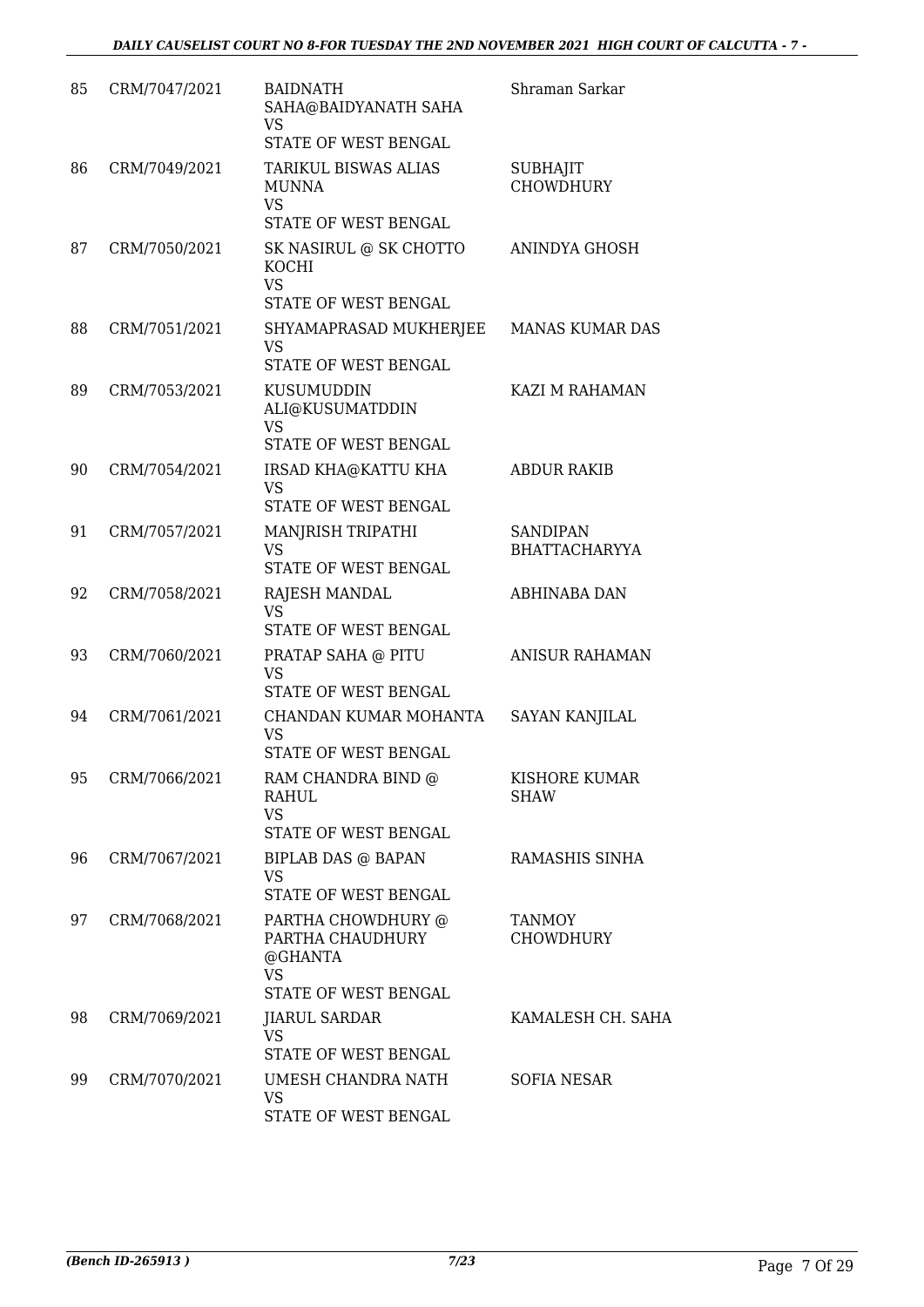|     | 100 CRM/7071/2021 | TRIDIP KHAMARU@BABAI<br>VS<br>STATE OF WEST BENGAL                               | <b>SUMAN DAS</b>                        |
|-----|-------------------|----------------------------------------------------------------------------------|-----------------------------------------|
| 101 | CRM/7072/2021     | <b>BISWAJIT PRADHAN</b><br><b>VS</b><br>STATE OF WEST BENGAL                     | <b>SAGNIK MUKHERJEE</b>                 |
|     | 102 CRM/7075/2021 | OM PRAKASH DAHAL<br><b>VS</b><br>STATE OF WEST BENGAL                            | SOURJYA DAS                             |
|     | 103 CRM/7077/2021 | <b>DURGA RANI</b><br>MONDAL@CHAYA<br>VS<br>STATE OF WEST BENGAL                  | <b>ANKUTA DAS</b><br><b>CHAKRABORTY</b> |
|     | 104 CRM/7079/2021 | PROHALLAD DAS<br><b>VS</b><br>STATE OF WEST BENGAL                               | KAMALESH CH. SAHA                       |
|     | 105 CRM/7081/2021 | ARIF MONDAL @ ARIFN ALI<br><b>MONDAL</b><br><b>VS</b><br>STATE OF WEST BENGAL    | KAMALESH CHANDRA<br><b>SAHA</b>         |
|     | 106 CRM/7082/2021 | MD ASLAM ALI DALAI<br>VS<br>STATE OF WEST BENGAL                                 | ABHINABA DAN                            |
|     | 107 CRM/7086/2021 | SHIBAPRASAD CHOWDHURY<br><b>AND ANOTHER</b><br><b>VS</b><br>STATE OF WEST BENGAL | <b>SOURAV MUKHERJEE</b>                 |
|     | 108 CRM/7087/2021 | <b>BAPI BISWAS</b><br><b>VS</b><br>STATE OF WEST BENGAL                          | <b>SOURAV MUKHERJEE</b>                 |
|     | 109 CRM/7088/2021 | GOURAB BISWAS@BAIDYA<br>VS<br>STATE OF WEST BENGAL                               | <b>SONALI DAS</b>                       |
|     | 110 CRM/7089/2021 | JAGANNATH MONDAL AND<br>ANR<br>VS.<br>STATE OF WEST BENGAL                       | <b>ASRAF MANDAL</b>                     |
|     | 111 CRM/7090/2021 | <b>SUKDEB BARAI</b><br>VS.<br>STATE OF WEST BENGAL                               | SOURAV MUKHERJEE                        |
|     | 112 CRM/7091/2021 | <b>SABUKTAGIN BISWAS</b><br>VS.<br>STATE OF WEST BENGAL                          | Sumanta Das                             |
|     | 113 CRM/7093/2021 | ARABINDA MONDAL AND ANR<br>VS.<br>STATE OF WEST BENGAL                           | SUDIP GHOSH<br><b>CHOWDHURY</b>         |
|     | 114 CRM/7094/2021 | MUSTAKIN SK @ MUSTA @<br><b>MUSTAFA</b><br><b>VS</b><br>STATE OF WEST BENGAL     | SOURAV MUKHERJEE                        |
|     | 115 CRM/7095/2021 | RAMESH MAHATO<br>VS<br>STATE OF WEST BENGAL                                      | SUDIP GHOSH<br><b>CHOWDHURY</b>         |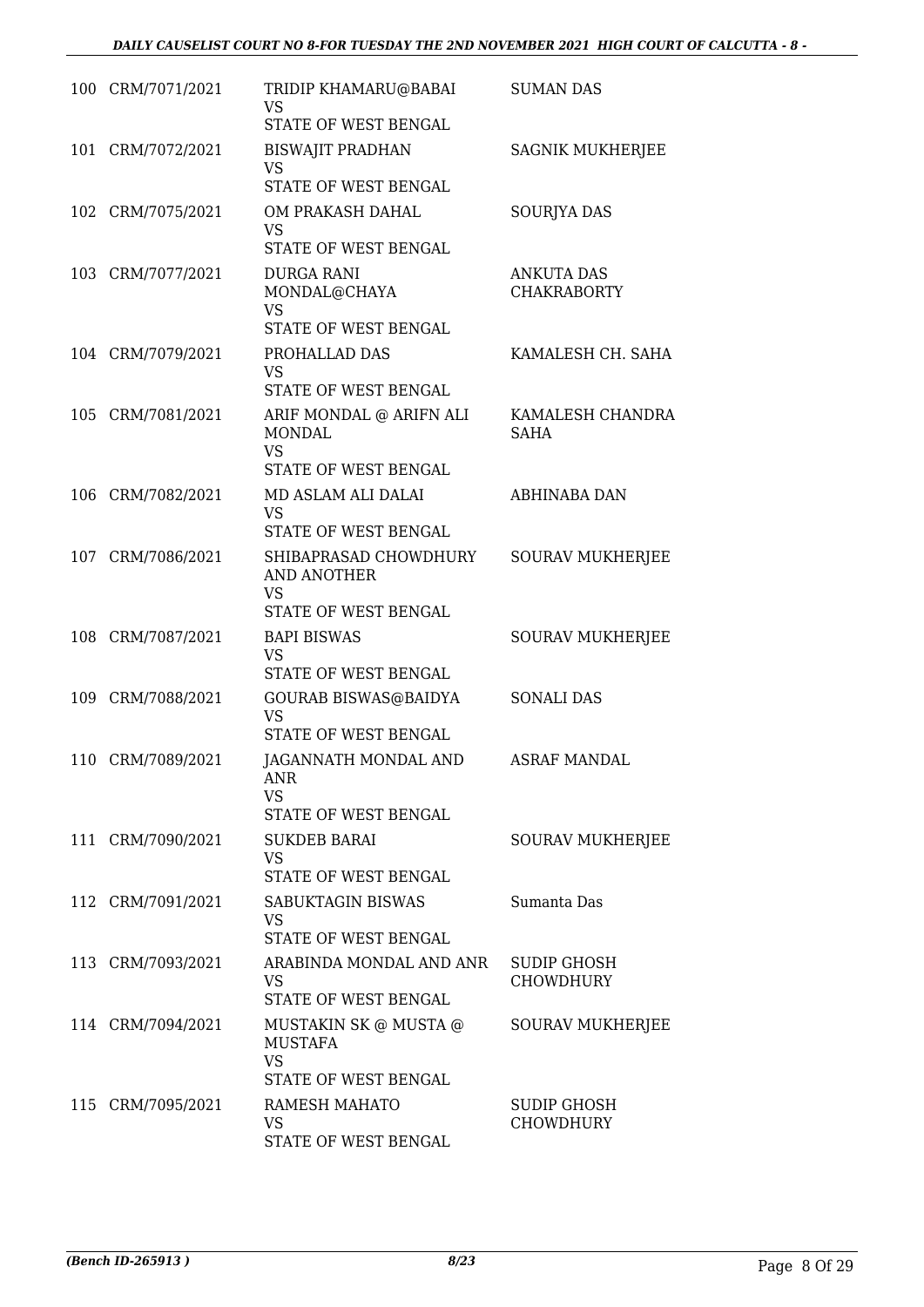| 116 CRM/7096/2021 | ATAI MOLLICK@ATARUL<br>MOLLICK AND ANR.<br><b>VS</b>       | Asraf Mandal                           |
|-------------------|------------------------------------------------------------|----------------------------------------|
|                   | STATE OF WEST BENGAL                                       |                                        |
| 117 CRM/7097/2021 | <b>GOLAM MONDAL</b><br><b>VS</b>                           | KAMALESH CH. SAHA                      |
|                   | STATE OF WEST BENGAL                                       |                                        |
| 118 CRM/7102/2021 | SOHIDUL SK AND OTHERS<br><b>VS</b><br>STATE OF WEST BENGAL | <b>SOURAV MUKHERJEE</b>                |
|                   |                                                            |                                        |
| 119 CRM/7103/2021 | BUDHADEB PAL @ BUDU<br><b>VS</b><br>STATE OF WEST BENGAL   | <b>SOURAV MUKHERJEE</b>                |
| 120 CRM/7104/2021 | PANGA @ ANDRIYA MONDAL                                     | <b>ASRAF MANDAL</b>                    |
|                   | VS<br>STATE OF WEST BENGAL                                 |                                        |
| 121 CRM/7107/2021 | <b>SARMAD SHAIKH</b><br><b>VS</b>                          | <b>ABDUS SALAM</b>                     |
|                   | STATE OF WEST BENGAL                                       |                                        |
| 122 CRM/7109/2021 | ARABINDU SARKAR<br>VS<br>STATE OF WEST BENGAL              | <b>ASRAF MONDAL</b>                    |
|                   |                                                            |                                        |
| 123 CRM/7110/2021 | MANGAL KARMAKAR<br><b>VS</b><br>STATE OF WEST BENGAL       | KAMALESH CHANDRA<br><b>SAHA</b>        |
| 124 CRM/7114/2021 | HABIBUR RAHMAN @ LALTU                                     | KAMALESH CHANDRA                       |
|                   | <b>VS</b><br>STATE OF WEST BENGAL                          | <b>SAHA</b>                            |
| 125 CRM/7116/2021 | SOURAV DAS AND ANR.<br><b>VS</b><br>STATE OF WEST BENGAL   | SANANDA<br><b>BHATTACHARYYA</b>        |
| 126 CRM/7117/2021 | <b>BUBAI DALUI</b>                                         | RANJIT SINGH                           |
|                   | VS<br>STATE OF WEST BENGAL                                 |                                        |
| 127 CRM/7120/2021 | <b>RABI DAS</b><br><b>VS</b>                               | <b>ARUNAVA GANGULY</b>                 |
|                   | STATE OF WEST BENGAL                                       |                                        |
| 128 CRM/7122/2021 | GUPINATH @ GOPINATH<br><b>BAIRAGYA</b><br><b>VS</b>        | <b>SOURAV MUKHERJEE</b>                |
|                   | STATE OF WEST BENGAL                                       |                                        |
| 129 CRM/7127/2021 | <b>SEKH TAUFIK @</b><br>TAUFIKUDDIN<br><b>VS</b>           | NILADRI SEKHAR<br><b>GHOSH</b>         |
|                   | STATE OF WEST BENGAL                                       |                                        |
| 130 CRM/7129/2021 | RANAJIT BERA<br><b>VS</b><br>STATE OF WEST BENGAL          | NILADRI GHOSH<br><b>GHOSH</b>          |
|                   |                                                            |                                        |
| 131 CRM/7132/2021 | MD. NIZAMUDDIN<br>VS<br>STATE OF WEST BENGAL               | <b>SUDIP GHOSH</b><br><b>CHOWDHURY</b> |
| 132 CRM/7134/2021 | <b>SWAPAN DAS</b>                                          | MUSHARRAF ALAM                         |
|                   | <b>VS</b><br>STATE OF WEST BENGAL                          | SK                                     |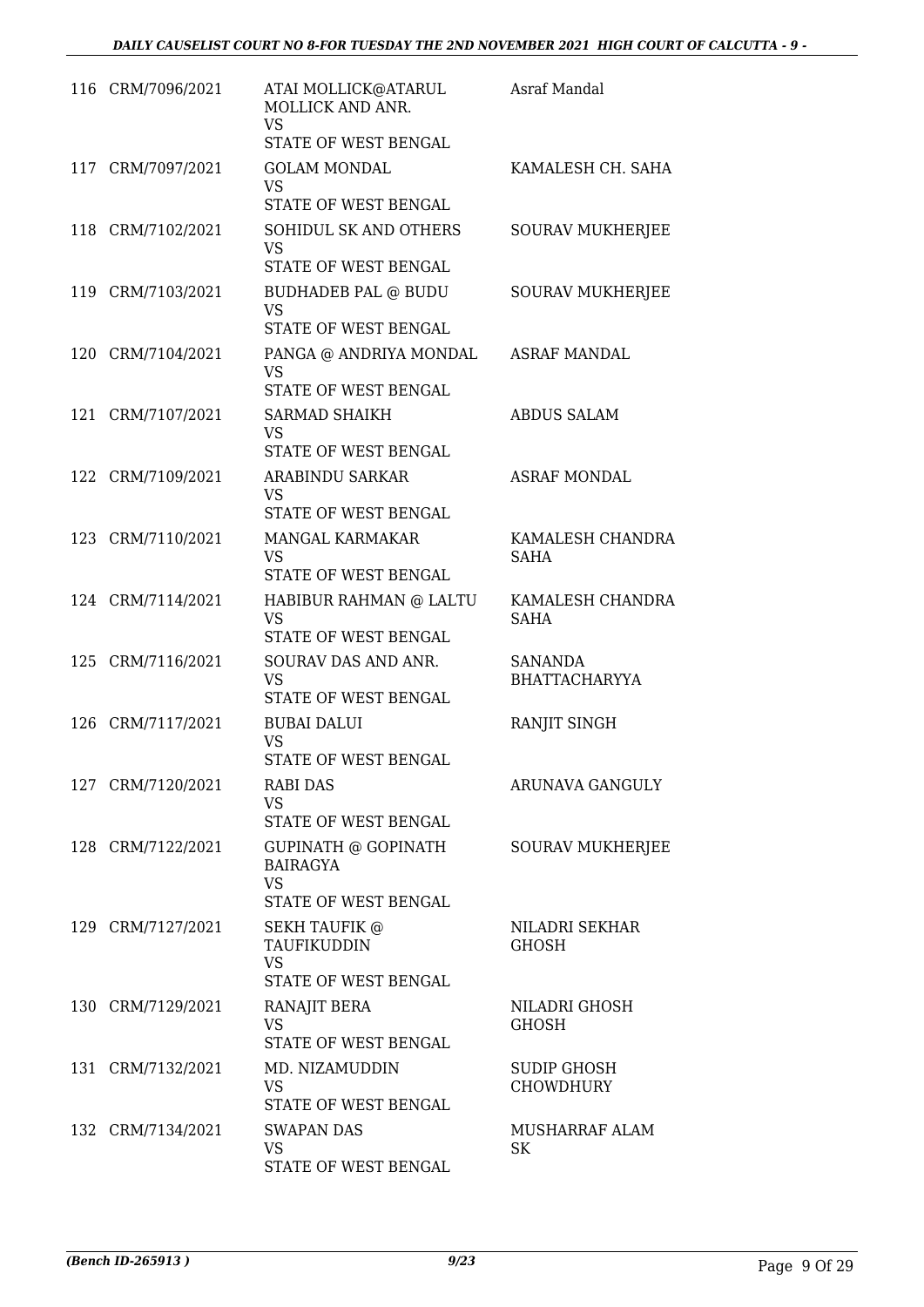|     | 133 CRM/7135/2021 | FIROJ ALAM@FIROJ AND ORS.<br><b>VS</b><br>STATE OF WEST BENGAL                                | <b>AMIT ROY</b>                        |
|-----|-------------------|-----------------------------------------------------------------------------------------------|----------------------------------------|
|     | 134 CRM/7136/2021 | MD REJAUL AND ORS.<br><b>VS</b><br>STATE OF WEST BENGAL                                       | <b>AMIT ROY</b>                        |
| 135 | CRM/7137/2021     | <b>GOURY HAZRA @ GOURI</b><br><b>HAZRA</b><br><b>VS</b><br>STATE OF WEST BENGAL               | <b>SUDIP GHOSH</b><br><b>CHOWDHURY</b> |
| 136 | CRM/7139/2021     | <b>BISWANATH BISWAS @</b><br><b>BISWA</b><br><b>VS</b><br>STATE OF WEST BENGAL                | SAYAN KANJILAL                         |
|     | 137 CRM/7140/2021 | RAHIM MONDAL AND ANR<br><b>VS</b><br>STATE OF WEST BENGAL                                     | <b>ASHOK KUMAR</b><br><b>CHOWDHURY</b> |
| 138 | CRM/7141/2021     | <b>AMIT RAM</b><br><b>VS</b><br>STATE OF WEST BENGAL                                          | <b>SUDIP GHOSH</b><br><b>CHOWDHURY</b> |
| 139 | CRM/7142/2021     | ANOWAR HOSSAIN GAZI<br><b>VS</b><br>STATE OF WEST BENGAL                                      | <b>ASHOK KUMAR</b><br><b>CHOWDHURY</b> |
|     | 140 CRM/7143/2021 | <b>AJIBAR LASKAR</b><br><b>VS</b><br>STATE OF WEST BENGAL                                     | <b>MRITYUNJOY</b><br><b>CHATTERJEE</b> |
| 141 | CRM/7144/2021     | <b>DHIREN SIKDAR</b><br><b>VS</b><br><b>UNION OF INDIA</b>                                    | <b>ASHOK KUMAR</b><br><b>CHOWDHURY</b> |
| 142 | CRM/7149/2021     | <b>AJIT SARDAR</b><br><b>VS</b><br>STATE OF WEST BENGAL                                       | <b>SAFDAR AZAM</b>                     |
| 143 | CRM/7155/2021     | <b>SUBHAS</b><br>DAS@PATRA@SUBHASH<br><b>CHANDRA DAS</b><br><b>VS</b><br>STATE OF WEST BENGAL | KAUSTAV SHOME                          |
|     | 144 CRM/7157/2021 | <b>ABODH BISWAS</b><br><b>VS</b><br>STATE OF WEST BENGAL                                      | KALYAN KUMAR<br><b>BHATTACHARJEE</b>   |
|     | 145 CRM/7159/2021 | VAIDEHI MAHENSARIA @<br><b>MUSKAAN</b><br><b>VS</b><br>STATE OF WEST BENGAL                   | ANURAG BAGARIA                         |
|     | 146 CRM/7160/2021 | VIDUR MAHENSARIA<br><b>VS</b><br>STATE OF WEST BENGAL                                         | ANURAG BAGARIA                         |
|     | 147 CRM/7165/2021 | PRASENJIT HAZRA<br>VS<br>STATE OF WEST BENGAL                                                 | <b>BIMAL SIL</b>                       |
|     | 148 CRM/7166/2021 | BAPPA GHOSH @ BARKA<br>VS<br>THE STATE OF WEST BENGAL                                         | AVINABA PATRA                          |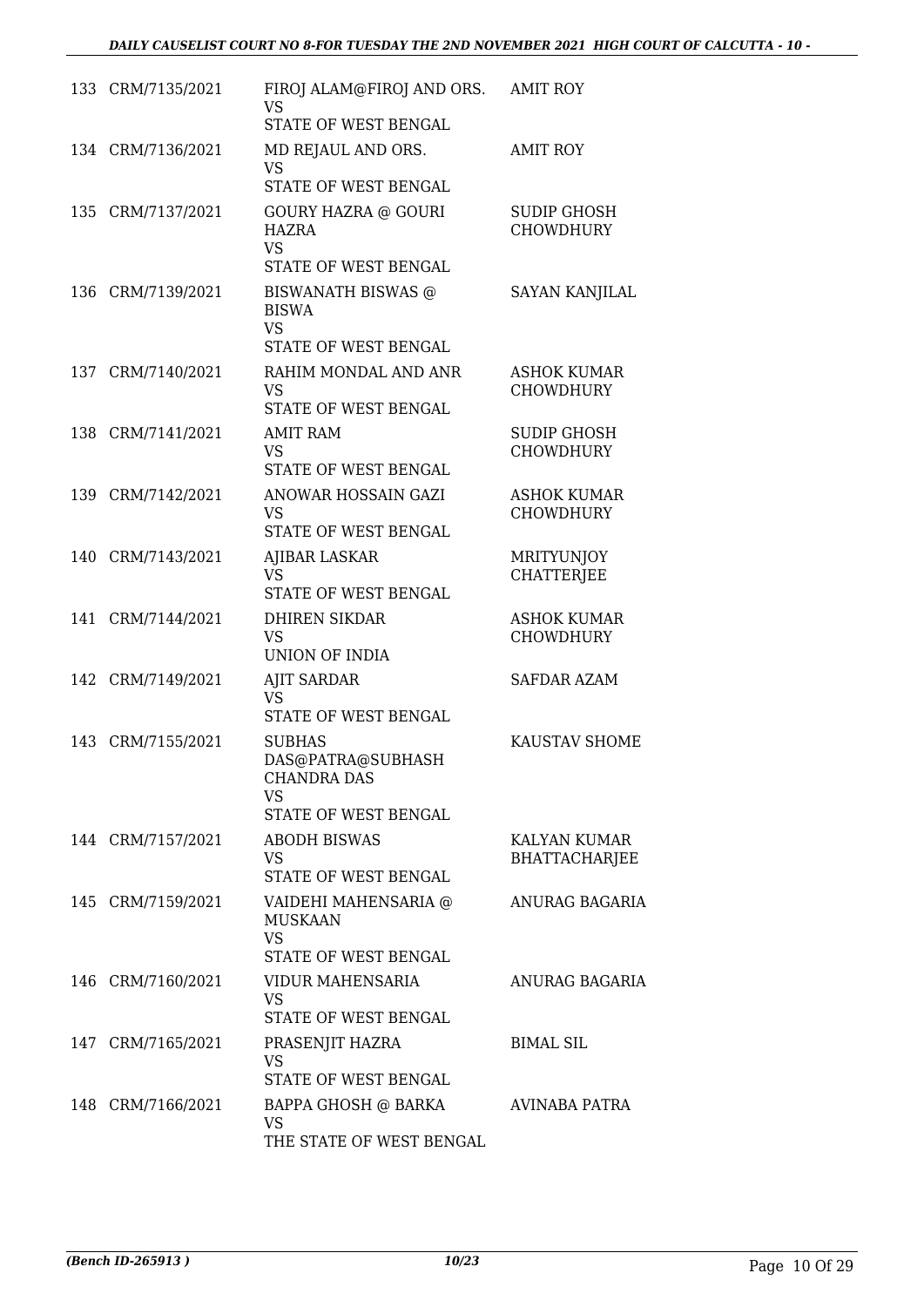|     | 149 CRM/7167/2021 | MILAN DANDAPATH<br>VS<br>STATE OF WEST BENGAL                                       | AMIT RANJAN PATI                       |
|-----|-------------------|-------------------------------------------------------------------------------------|----------------------------------------|
|     | 150 CRM/7168/2021 | BHABEN ROY AND ANR.<br><b>VS</b><br>STATE OF WEST BENGAL                            | MRITYUNJOY<br><b>CHATTERJEE</b>        |
| 151 | CRM/7169/2021     | MD SHAHNAWAZ @ MD.<br><b>SAHENAWAZ</b><br><b>VS</b><br>STATE OF WEST BENGAL         | AFREEN BEGUM                           |
|     | 152 CRM/7170/2021 | <b>GOURI DAS</b><br><b>VS</b><br>STATE OF WEST BENGAL AND<br>ORS.                   | <b>JOY CHAKRABORTY</b>                 |
|     | 153 CRM/7171/2021 | BAPPA NASKAR AND ANR.<br><b>VS</b><br>STATE OF WEST BENGAL                          | <b>MRITYUNJOY</b><br><b>CHATTERJEE</b> |
|     | 154 CRM/7172/2021 | MIR REJAUL ALI<br><b>VS</b><br>THE STATE OF WEST BENGAL                             | <b>AVINABA PATRA</b>                   |
|     | 155 CRM/7173/2021 | <b>SUDEB DAS@SUDEV DAS</b><br><b>VS</b><br>STATE OF WEST BENGAL                     | <b>APALAK BASU</b>                     |
|     | 156 CRM/7174/2021 | SOUMAJIT NANDI<br><b>VS</b><br>STATE OF WEST BENGAL                                 | <b>SAFDAR AZAM</b>                     |
|     | 157 CRM/7175/2021 | MAHAMMAD ALI @ MD. ALI<br><b>VS</b><br>THE STATE OF WEST BENGAL                     | <b>SONALI DAS</b>                      |
|     | 158 CRM/7176/2021 | SHAKTIPADA MAITY ALIAS<br><b>BAPI</b><br><b>VS</b><br>STATE OF WEST BENGAL          | <b>RIZWAN AHMED</b>                    |
|     | 159 CRM/7177/2021 | <b>ARUN SINGHA</b><br>VS<br>STATE OF WEST BENGAL                                    | <b>MRINMAY</b><br><b>CHATTERJEE</b>    |
|     | 160 CRM/7179/2021 | MD. SAHAJAD SAKA<br>VS<br>STATE OF WEST BENGAL AND<br>ORS.                          | <b>SONALI DAS</b>                      |
|     | 161 CRM/7181/2021 | <b>SANDIP NANDI</b><br>VS<br>STATE OF WEST BENGAL                                   | RAHUL GANGULY                          |
|     | 162 CRM/7185/2021 | SUJAUDDIN MONDAL AND<br><b>ORS</b><br><b>VS</b><br>STATE OF WEST BENGAL AND<br>ORS. | ARINDAM ROY                            |
|     | 163 CRM/7187/2021 | SAFIKUL ISLAM @ SENTU<br>AND ANR<br><b>VS</b><br>STATE OF WEST BENGAL AND<br>ORS.   | ARINDAM ROY                            |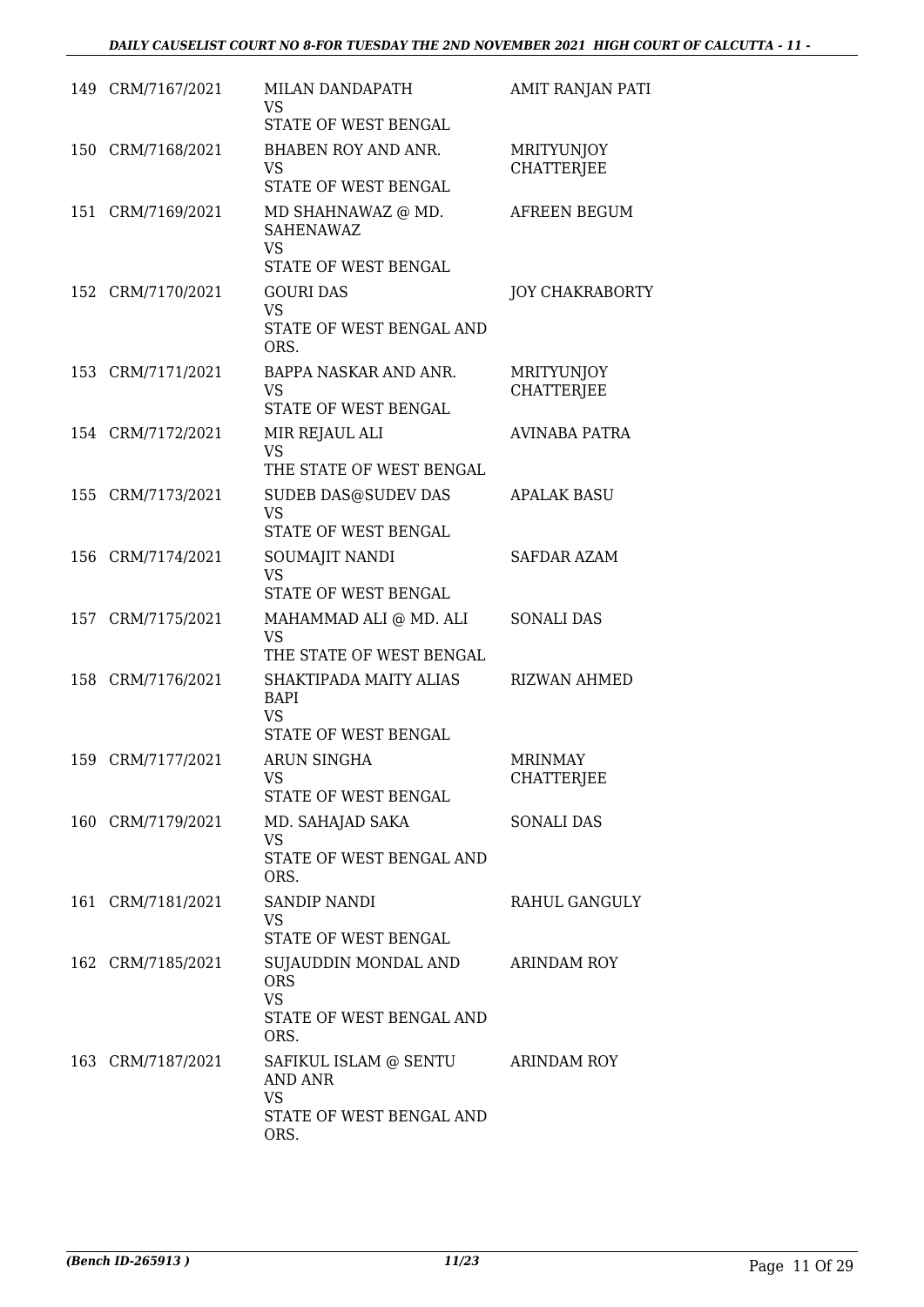| 164 CRM/7188/2021  | <b>TAPAS MONDAL</b><br><b>VS</b><br>STATE OF WEST BENGAL                                        | PRABIR MAJUMDER                        |
|--------------------|-------------------------------------------------------------------------------------------------|----------------------------------------|
| 165 CRM/7189/2021  | santosh hazra and rs.<br><b>VS</b><br>STATE OF WEST BENGAL                                      | <b>ARINDOM ROY</b>                     |
| 166 CRM/7192/2021  | <b>CBI</b><br><b>VS</b><br><b>DIBAKAR DAS</b>                                                   | <b>SAMRAT GOSWAMI</b>                  |
| 167 CRM/7193/2021  | BISWARUP GIRI @ BISU<br>VS<br>STATE OF WEST BENGAL AND<br>ORS.                                  | <b>MRITYUNJOY</b><br><b>CHATTERJEE</b> |
| 168 CRM/7196/2021  | <b>ABHISHEK BISWAS @ARUP</b><br><b>AND ANR</b><br><b>VS</b><br>STATE OF WEST BENGAL AND<br>ORS. | MRITYNJOY<br><b>CHATTERJEE</b>         |
| 169 CRM/7200/2021  | <b>GOURAV SHARMA</b><br><b>VS</b><br>STATE OF WEST BENGAL                                       | <b>ANKITA DEY</b>                      |
| 170 CRM/7202/2021  | CHOTON @ ASHADUL<br><b>MONDAL</b><br><b>VS</b><br>STATE OF WEST BENGAL                          | RAKESH ROY                             |
|                    | <b>APPLICATION</b>                                                                              |                                        |
| 171 CRM/8672/2020  | TUSHAR KANTI SARKAR<br><b>VS</b><br>State of West Bengal                                        | <b>SAMIRUL SARDAR</b>                  |
|                    |                                                                                                 |                                        |
| IA NO: CRAN/1/2021 |                                                                                                 |                                        |
|                    | <b>APPLICATION FOR ANTICIPATORY BAIL U/SEC. 438 CR. P. C.</b>                                   |                                        |
| 172 CRM/4858/2021  | SANTOSH KUMAR MAHATO<br>VS<br>STATE OF WEST BENGAL                                              | <b>ANKITA DEY</b>                      |
| 173 CRM/5142/2021  | AJIT KUMAR MAHATO@AJIT<br><b>MAHATO</b><br><b>VS</b><br>STATE OF WEST BENGAL                    | <b>ANKITA ROY</b>                      |
| 174 CRM/5145/2021  | <b>GOBINDA MUDI</b><br><b>VS</b><br>STATE OF WEST BENGAL                                        | ANKITA DEY                             |
| 175 CRM/6554/2021  | BATAKRISHNA DAS AND ORS<br><b>VS</b><br>STATE OF WEST BENGAL                                    | AISHARYA BAZAZ                         |
| 176 CRM/6666/2021  | MD. NEZAMUDDIN @ MD.<br>NEZAMUDDIN UDDIN<br><b>VS</b><br>THE STATE OF WEST BENGAL               | <b>SEKHAR MUKHERJEE</b>                |
| 177 CRM/6848/2021  | SAMRAT GHOSH AND<br><b>OTHERS</b><br><b>VS</b><br>STATE OF WEST BENGAL                          | <b>SOURAV MUKHERJEE</b>                |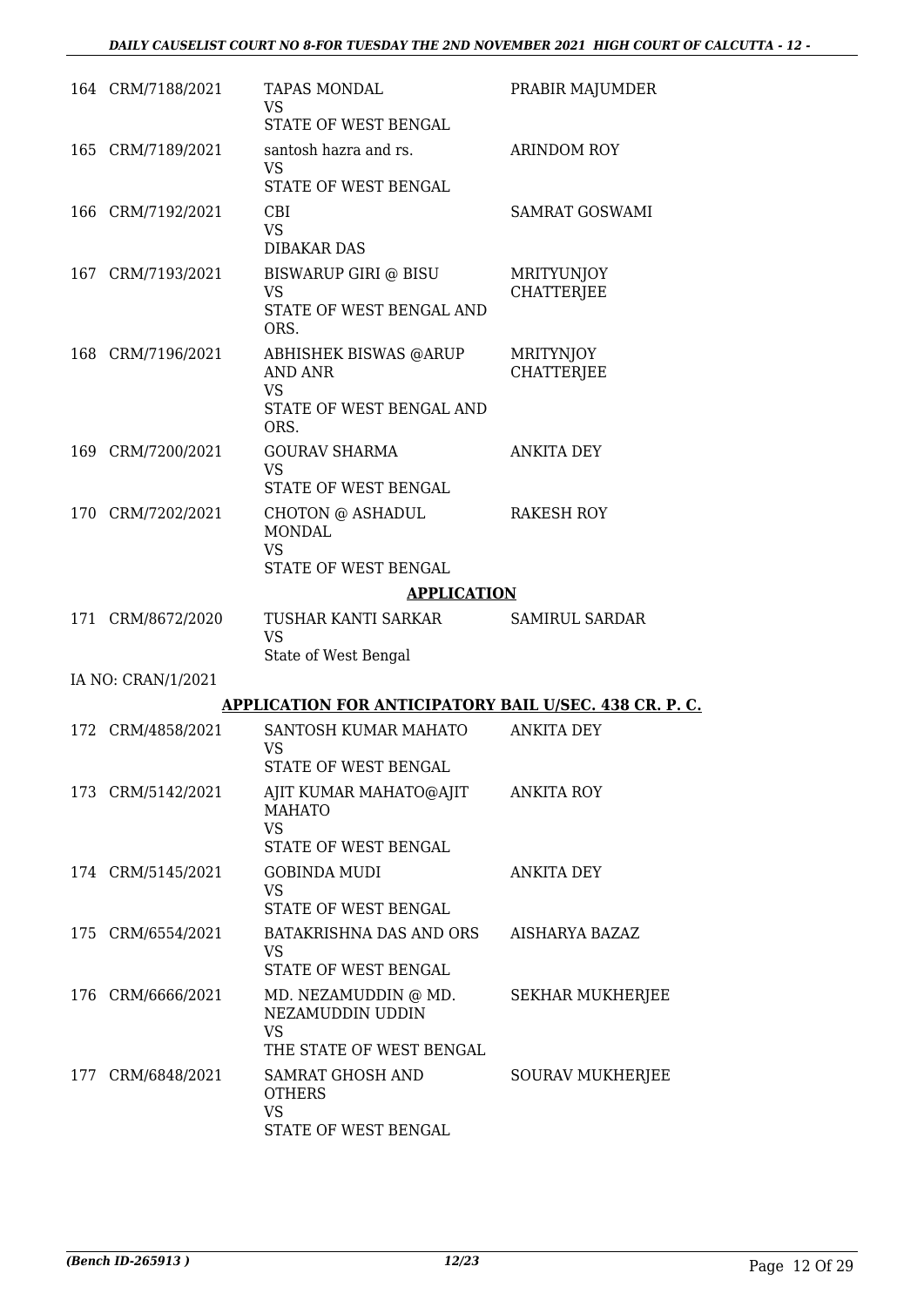|     | 178 CRM/6849/2021 | <b>AKMAL HOSSAIN</b><br>VS.<br>STATE OF WEST BENGAL                                                     | ARUP SARKAR                              |
|-----|-------------------|---------------------------------------------------------------------------------------------------------|------------------------------------------|
|     | 179 CRM/6861/2021 | DR. TAPAS BAKULI<br>VS<br><b>STATE OF WEST BENGAL</b>                                                   | <b>SOMA CHOWDHURY</b><br>(BANDHU)        |
|     | 180 CRM/6868/2021 | <b>SOMA SARKAR AND OTHERS</b><br><b>VS</b><br>STATE OF WEST BENGAL                                      | PRONOJIT ROY                             |
|     | 181 CRM/6876/2021 | SAMIRUL @ SAMIRUL HOQUE<br>AND ORS.<br><b>VS</b><br>STATE OF WEST BENGAL                                | OINDRILA GHOSH                           |
|     | 182 CRM/6879/2021 | ABU KALAM AZAD @ ABUL<br><b>KALAM AJAD</b><br><b>VS</b>                                                 | <b>SOURAV MUKHERJEE</b>                  |
|     | 183 CRM/6880/2021 | STATE OF WEST BENGAL<br><b>BABAN KUMAR @ BABON</b><br><b>KUMAR</b><br><b>VS</b><br>STATE OF WEST BENGAL | <b>SHAKTI HALDER</b>                     |
|     | 184 CRM/6881/2021 | ALTAB HOSSAIN @ ALTAB<br><b>HOSSAIN AND OTHERS</b><br>VS<br>STATE OF WEST BENGAL                        | <b>SOURAV MUKHERJEE</b>                  |
|     | 185 CRM/6888/2021 | SUCHITRA PAIK AND ANR<br><b>VS</b><br>STATE OF WEST BENGAL                                              | PRONOJIT ROY                             |
| 186 | CRM/6894/2021     | ABDUL LATIB @ ABDUR LATIB<br><b>AND ORS</b><br><b>VS</b><br>STATE OF WEST BENGAL                        | NILADRI SAHA                             |
| 187 | CRM/6896/2021     | <b>AMINUL ISLAM</b><br>VS<br><b>STATE OF WEST BENGAL</b>                                                | JISAN IQUBAL<br><b>HOSSAIN</b>           |
|     | 188 CRM/6899/2021 | KRISHNA CHAKRABORTY AND<br>ANR<br><b>VS</b><br>THE STATE OF WEST BENGAL                                 | <b>SOUMYA NAG</b>                        |
|     | 189 CRM/6900/2021 | <b>BASANTI DEBI</b><br>VS<br>STATE OF WEST BENGAL                                                       | Jeenia Rudra                             |
|     | 190 CRM/6903/2021 | <b>SUJIT DHALI</b><br><b>VS</b><br>STATE OF WEST BENGAL                                                 | <b>SUSNIGDHO</b><br><b>BHATTACHARYYA</b> |
|     | 191 CRM/6904/2021 | SANJEEBAN CHAKRABORTY<br>VS.<br>THE STATE OF WEST BENGAL                                                | <b>ADITYA TIWARI</b>                     |
|     | 192 CRM/6907/2021 | SANJIT BISWAS AND ANR<br>VS<br>STATE OF WEST BENGAL                                                     | Jeenia Rudra                             |
|     | 193 CRM/6909/2021 | NASREN BIBI<br>VS<br>STATE OF WEST BENGAL                                                               | Jeenia Rudra                             |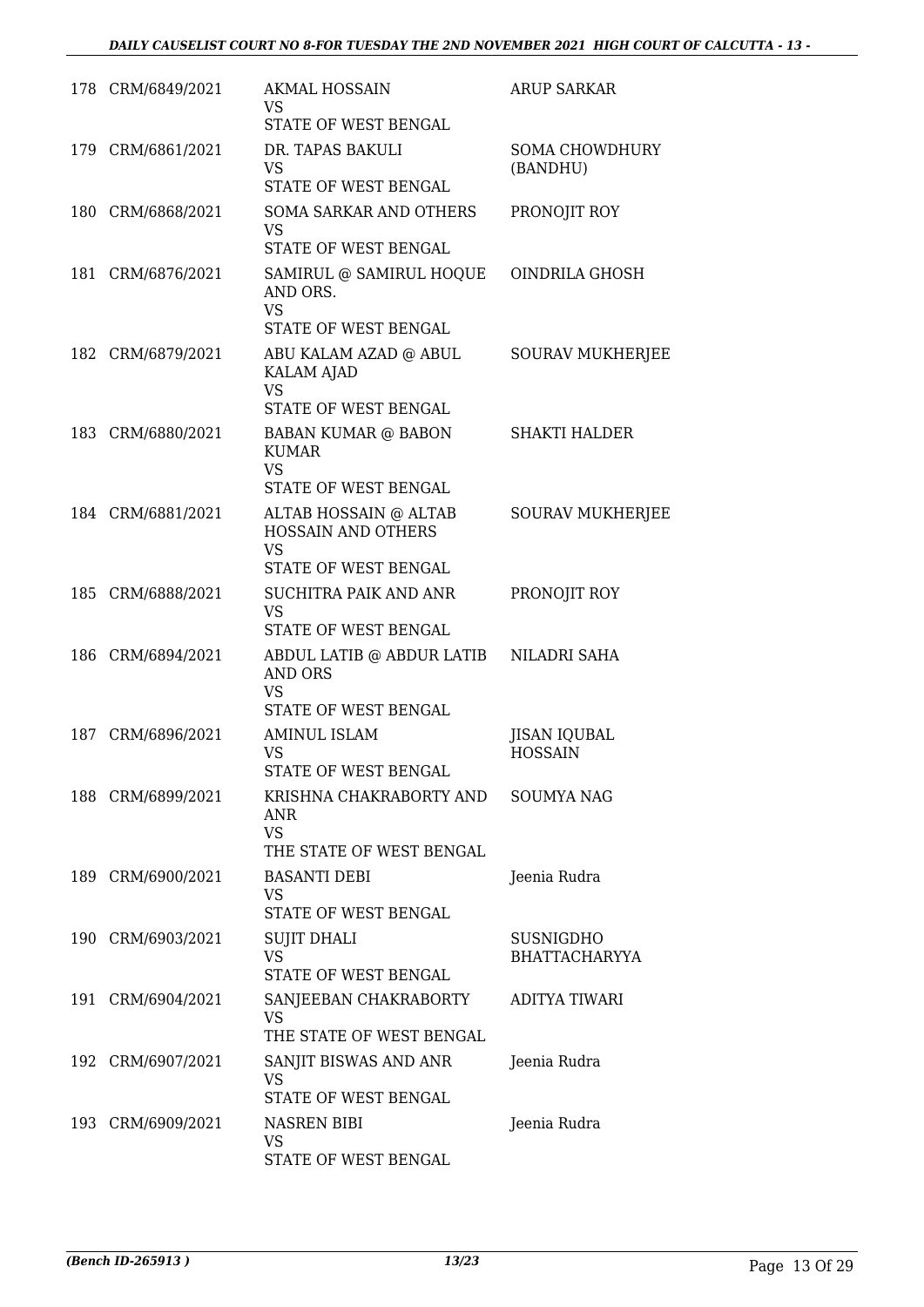|     | 194 CRM/6910/2021 | SAIDUL SK ALIAS SAIDUL<br><b>MOLLA</b><br>VS<br>STATE OF WEST BENGAL         | <b>SOMNATH ADHIKARY</b>              |
|-----|-------------------|------------------------------------------------------------------------------|--------------------------------------|
|     | 195 CRM/6911/2021 | AJIJUR MONDAL @ MD<br><b>AZIZUL ISLAM</b><br>VS.<br>STATE OF WEST BENGAL     | Jeenia Rudra                         |
| 196 | CRM/6912/2021     | DEEP KR. SINGHA AND ORS.<br>VS<br>STATE OF WEST BENGAL                       | DIPANKAR GUHA                        |
|     | 197 CRM/6915/2021 | MD IKBAL HOSSAIN<br><b>VS</b><br>STATE OF WEST BENGAL                        | Jeenia Rudra                         |
|     | 198 CRM/6918/2021 | SAKILA BIBI @ JEMI @ SAKILA<br>VS.<br>STATE OF WEST BENGAL                   | ASHIM DEBNATH                        |
| 199 | CRM/6921/2021     | GOURHARI MAITY@UTTAM<br>MAITY AMND ANR.<br>VS<br><b>STATE OF WEST BENGAL</b> | ASIF IQBAL AHMED                     |
|     | 200 CRM/6922/2021 | SABINA BIBI AND ANR.<br>VS<br>STATE OF WEST BENGAL                           | <b>BITASOK BANERJEE</b>              |
| 201 | CRM/6926/2021     | SK. MUKHTAR ALI<br><b>VS</b><br>STATE OF WEST BENGAL                         | SK SAHJAHAN ALI                      |
| 202 | CRM/6927/2021     | ESAB MIA @ ESAB ALI<br><b>VS</b><br>STATE OF WEST BENGAL                     | KAUSIK BISWAS                        |
|     | 203 CRM/6928/2021 | PALLAB SINHA<br>VS<br>THE STATE OF WEST BENGAL                               | PROSENJIT<br><b>MUKHERJEE</b>        |
|     | 204 CRM/6929/2021 | <b>LAKSHMAN HALDER</b><br>VS<br>STATE OF WEST BENGAL                         | KALYAN KUMAR<br><b>BHATTACHARJEE</b> |
|     | 205 CRM/6934/2021 | MAHIDUR RAHAMAN<br>VS<br>STATE OF WEST BENGAL                                | KAUSIK BISWAS                        |
|     | 206 CRM/6935/2021 | ASHISH SINGHA AND ORS.<br>VS.<br>STATE OF WEST BENGAL                        | AVINABA PATRA                        |
|     | 207 CRM/6937/2021 | MD. ABDUL HADI @ ABDUL<br>HADI AND ANR.<br>VS<br>STATE OF WEST BENGAL        | AVINABA PATRA                        |
|     | 208 CRM/6942/2021 | BIREN DAS AND OTHERS<br>VS<br>STATE OF WEST BENGAL                           | ANISH DAS                            |
|     | 209 CRM/6945/2021 | ABUL KASHEM AZAD<br>VS.<br>STATE OF WEST BENGAL                              | MD HAFIZ ALI                         |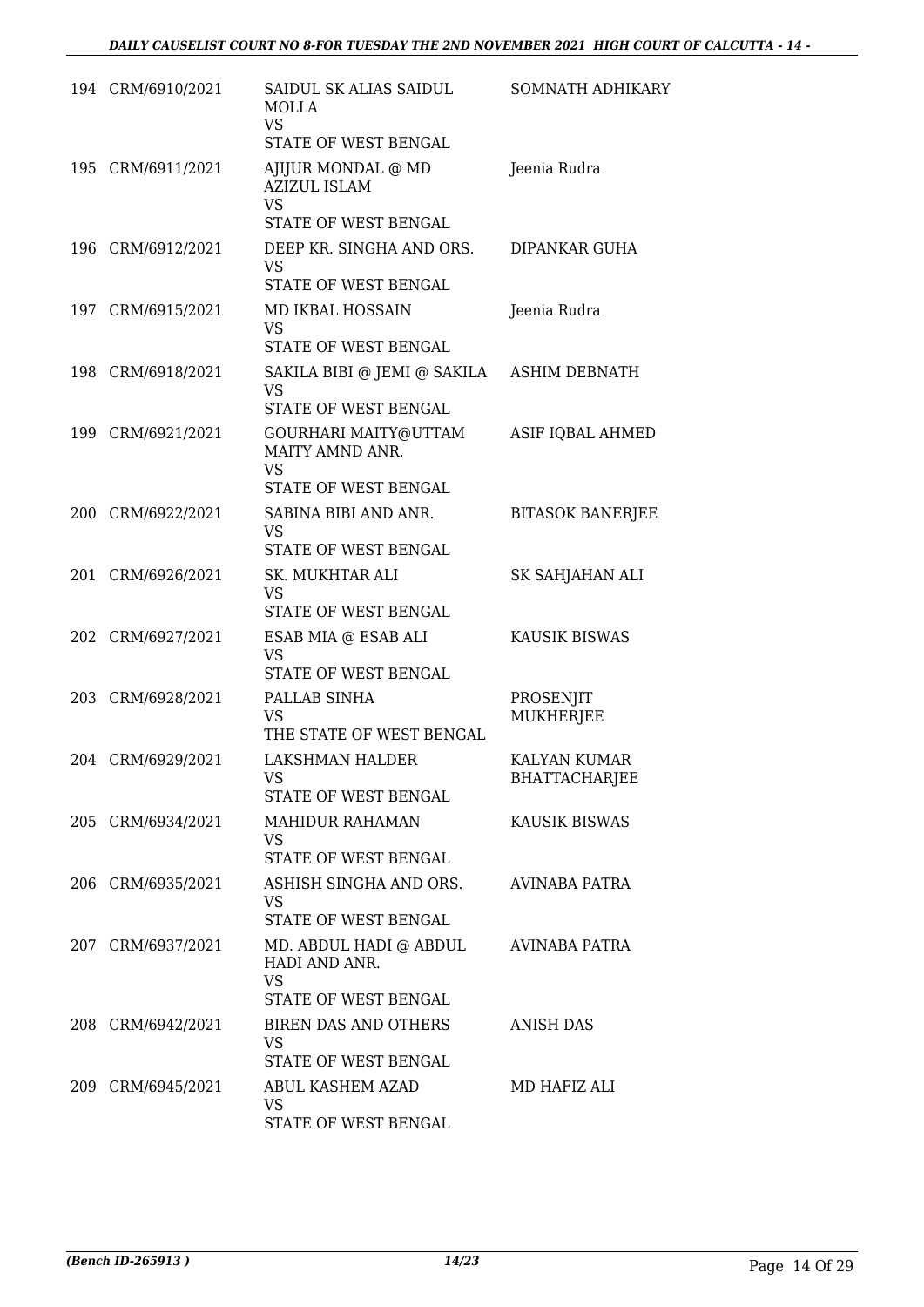| 210 CRM/6949/2021 | PRAKASH SARKAR @<br><b>GOBINDA</b><br><b>VS</b><br>STATE OF WEST BENGAL                                                 | <b>KUSAL KUMAR</b><br>MUKHERJEE          |
|-------------------|-------------------------------------------------------------------------------------------------------------------------|------------------------------------------|
| 211 CRM/6951/2021 | <b>SUMAN GARAI @ SUMAN</b><br><b>GORAI AND ORS</b><br><b>VS</b>                                                         | Sujoy Sarkar                             |
|                   | THE STATE OF WEST<br>BENGAL31                                                                                           |                                          |
| 212 CRM/6952/2021 | <b>SUMATI ROY AND ORS</b><br>VS.<br>STATE OF WEST BENGAL                                                                | <b>SUSNIGDHO</b><br><b>BHATTACHARYYA</b> |
| 213 CRM/6953/2021 | SUBRATA ADHIKARY<br>VS<br>STATE OF WEST BENGAL                                                                          | DIPTANGSHU BASU                          |
| 214 CRM/6954/2021 | BISWAJIT METE AND ORS<br>VS<br>THE STATE OF WEST BENGAL                                                                 | Sujoy Sarkar                             |
| 215 CRM/6956/2021 | ANJANA BISWAS AND ANR.<br>VS.<br>STATE OF WEST BENGAL                                                                   | <b>AMIT SINGH</b>                        |
| 216 CRM/6962/2021 | SAHARUL SEKH ALIAS<br><b>NIYADUL</b><br><b>VS</b><br>STATE OF WEST BENGAL                                               | NAVANIL DE                               |
| 217 CRM/6968/2021 | NETAI PAL @ NETAI PAUL<br>AND ORS<br>VS<br>THE STATE OF WEST BENGAL                                                     | DEBAYAN GHOSH                            |
| 218 CRM/6971/2021 | KHAIRUL MONDAL @<br>KHAIRUL HOSEN MANDAL @<br>KHAIRUN HOSEN MANDAL<br>AND ORS<br>VS<br>STATE OF WEST BENGAL AND<br>ORS. | <b>AVISHEK PRASAD</b>                    |
| 219 CRM/6973/2021 | SHYAMAL KUMAR GHOSH<br>AND ANR.<br>VS<br>STATE OF WEST BENGAL                                                           | RAJ BARMAN                               |
| 220 CRM/6977/2021 | JANARDHAN KR. SINGH<br>VS<br>STATE OF WEST BENGAL                                                                       | DEBARSHI BRAHMA                          |
| 221 CRM/6983/2021 | <b>YUNUS</b><br><b>VS</b><br>STATE OF WEST BENGAL                                                                       | SOUPAL CHATTERJEE                        |
| 222 CRM/6984/2021 | ANINDYA PATRA<br>VS<br>STATE OF WEST BENGAL                                                                             | SUDIPTA MAITI                            |
| 223 CRM/6985/2021 | SK. REJAUL @ SK. REJABUL<br>AND ANR.<br>VS<br>STATE OF WEST BENGAL                                                      | DEV KUMAR SHARMA                         |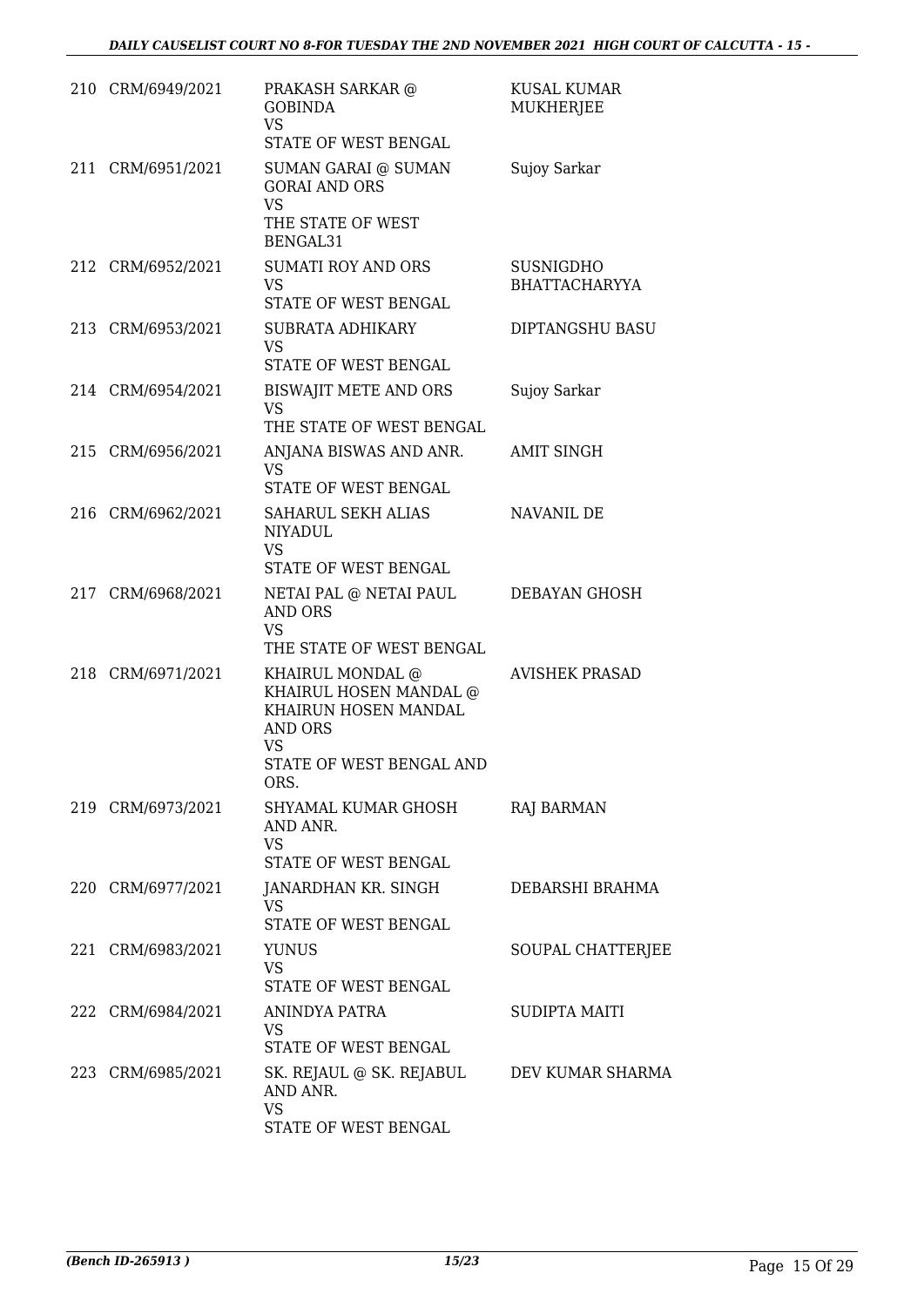|     | 224 CRM/6990/2021 | KURMAN MONDAL<br>VS<br>STATE OF WEST BENGAL                                       | SK. TOSLIM ALI                       |
|-----|-------------------|-----------------------------------------------------------------------------------|--------------------------------------|
| 225 | CRM/6991/2021     | YANUR MONDAL<br>VS<br>STATE OF WEST BENGAL                                        | <b>SK TOSLIM ALI</b>                 |
|     | 226 CRM/6993/2021 | UJJAL SARKAR<br><b>VS</b>                                                         | <b>SAYAN KANJILAL</b>                |
|     |                   | STATE OF WEST BENGAL                                                              |                                      |
|     | 227 CRM/6996/2021 | <b>JAMAL MONDAL</b><br>VS                                                         | <b>SK TOSLIM ALI</b>                 |
|     |                   | STATE OF WEST BENGAL                                                              |                                      |
|     | 228 CRM/7000/2021 | <b>MANOWAR</b><br>HOSSAIN@MANOWAR ALAM<br>AND ANR.<br><b>VS</b>                   | SOUPAL CHATTERJEE                    |
|     |                   | STATE OF WEST BENGAL                                                              |                                      |
|     | 229 CRM/7009/2021 | NUR ISLAM@ NUR SALAM<br><b>SEKH</b><br>VS.<br>STATE OF WEST BENGAL                | MD HAFIZ ALI                         |
| 230 | CRM/7016/2021     | PRAFULLA DEBSHARMA AND                                                            | <b>SARTHAK BURMAN</b>                |
|     |                   | ANR.<br><b>VS</b>                                                                 |                                      |
|     |                   | STATE OF WEST BENGAL                                                              |                                      |
|     | 231 CRM/7022/2021 | SUBODH CHANDRA MAJHI<br><b>VS</b><br>STATE OF WEST BENGAL                         | <b>SAYAN KANJILAL</b>                |
|     | 232 CRM/7035/2021 | VIVEK ROY AND ANR<br><b>VS</b><br>STATE OF WEST BENGAL                            | <b>MRITUNOY</b><br><b>CHATTERJEE</b> |
|     | 233 CRM/7038/2021 | GOUTAM MONDAL AND ORS.                                                            | <b>SOURAV MUKHERJEE</b>              |
|     |                   | VS<br>STATE OF WEST BENGAL                                                        |                                      |
|     | 234 CRM/7039/2021 | ADARI MANDAL @ MANGAL<br>ADARI@ ADORI MANDAL<br><b>VS</b><br>STATE OF WEST BENGAL | <b>IMDADUL HOQUE</b>                 |
|     | 235 CRM/7041/2021 | <b>HAZRAT MANDAL</b>                                                              | SOURAV MUKHERJEE                     |
|     |                   | <b>VS</b><br>STATE OF WEST BENGAL                                                 |                                      |
|     | 236 CRM/7045/2021 | <b>SENTU PAL</b><br>VS                                                            | <b>MANAS KUMAR DAS</b>               |
|     |                   | STATE OF WEST BENGAL                                                              |                                      |
|     | 237 CRM/7048/2021 | MONORANJAN DAS<br><b>VS</b><br>STATE OF WEST BENGAL                               | SEKHAR MUKHERJEE                     |
|     | 238 CRM/7052/2021 | ISUB SAHA @ UKIL SAHA AND                                                         | PRITHISH                             |
|     |                   | <b>ANR</b><br><b>VS</b>                                                           | BANDYOPADHYAY                        |
|     | 239 CRM/7055/2021 | STATE OF WEST BENGAL<br>RACHANA                                                   | RAHUL AGARWAL                        |
|     |                   | VS<br>STATE OF WEST BENGAL                                                        |                                      |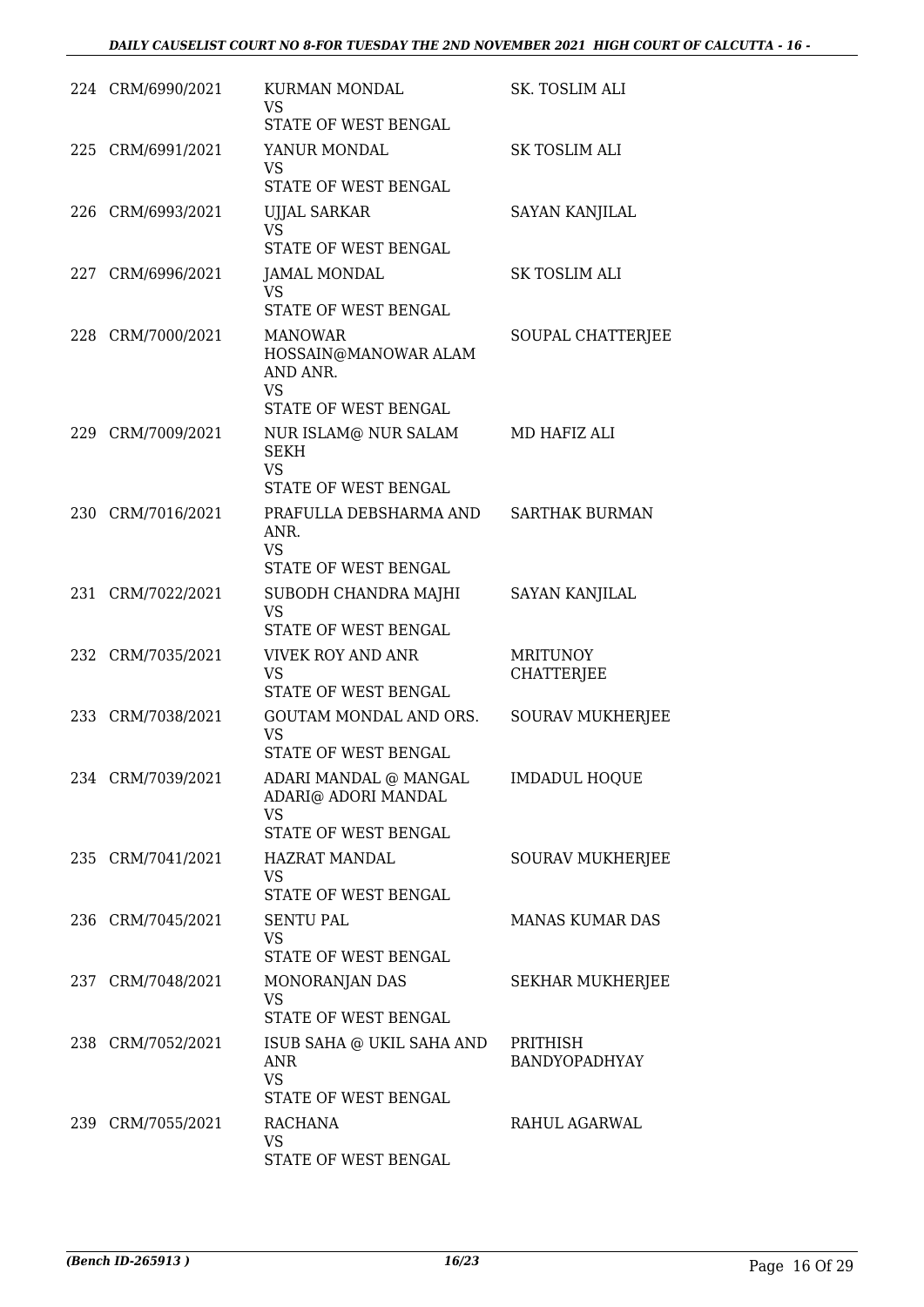|     | 240 CRM/7056/2021 | PALASH MONDAL @ BIKASH<br>AND ANOTHER<br><b>VS</b><br>STATE OF WEST BENGAL      | SOUMYAJIT DAS<br><b>MAHAPATRA</b> |
|-----|-------------------|---------------------------------------------------------------------------------|-----------------------------------|
| 241 | CRM/7059/2021     | DR. PRASHANT SARIN<br><b>VS</b><br>STATE OF WEST BENGAL                         | RAHUL AGARWAL                     |
|     | 242 CRM/7062/2021 | <b>ENAMUL</b><br>HOSSAIN@ENSAMUL HOQUE<br>VS<br>STATE OF WEST BENGAL            | <b>IMDADUL HOQUE</b>              |
|     | 243 CRM/7063/2021 | SAMPAD GHOSH ALIA<br>SAMPADA GHOSH<br>VS<br>STATE OF WEST BENGAL                | ABHINABA DAN                      |
|     | 244 CRM/7064/2021 | SOUVIK GHOSH @ BAPI<br><b>GHOSH</b><br><b>VS</b><br><b>STATE OF WEST BENGAL</b> | <b>SURAJIT BASU</b>               |
|     | 245 CRM/7065/2021 | <b>AMIT BISWAS</b><br><b>VS</b><br>STATE OF WEST BENGAL                         | <b>ARNAB SAHA</b>                 |
|     | 246 CRM/7074/2021 | <b>BABLU SARKAR</b><br><b>VS</b><br>STATE OF WEST BENGAL                        | SOUPAL CHATTERJEE                 |
|     | 247 CRM/7078/2021 | <b>TAPAN SARKAR</b><br><b>VS</b><br>STATE OF WEST BENGAL                        | <b>MD ZOHAIB RAUF</b>             |
|     | 248 CRM/7080/2021 | <b>VINOD SHARMA</b><br><b>VS</b><br>STATE OF WEST BENGAL                        | RAHUL AGARWAL                     |
|     | 249 CRM/7083/2021 | MOHABUL MONDAL ALIAS<br>MAHABUL ISLAM<br>VS<br>STATE OF WEST BENGAL             | MD GOLAM NURE<br><b>IMROHI</b>    |
|     | 250 CRM/7084/2021 | LALCHAND SEKH AND<br><b>OTHERS</b><br><b>VS</b><br>STATE OF WEST BENGAL         | MD GOLAM NURE<br><b>IMROHI</b>    |
|     | 251 CRM/7085/2021 | SANJIT SHAIKH<br><b>VS</b><br>STATE OF WEST BENGAL                              | MD GOLAM NURE<br><b>IMROHI</b>    |
|     | 252 CRM/7092/2021 | <b>BISWAJIT DUTTA</b><br><b>VS</b><br>STATE OF WEST BENGAL                      | KAMALESH CH. SAHA                 |
|     | 253 CRM/7098/2021 | FARIDUL AHMED @ FORIDUL AYANA DEY<br>AHMED<br><b>VS</b><br>STATE OF WEST BENGAL |                                   |
|     | 254 CRM/7099/2021 | AFSAR SEKH AND OTHERS<br>VS.<br>STATE OF WEST BENGAL                            | MONIRUZZAMAN                      |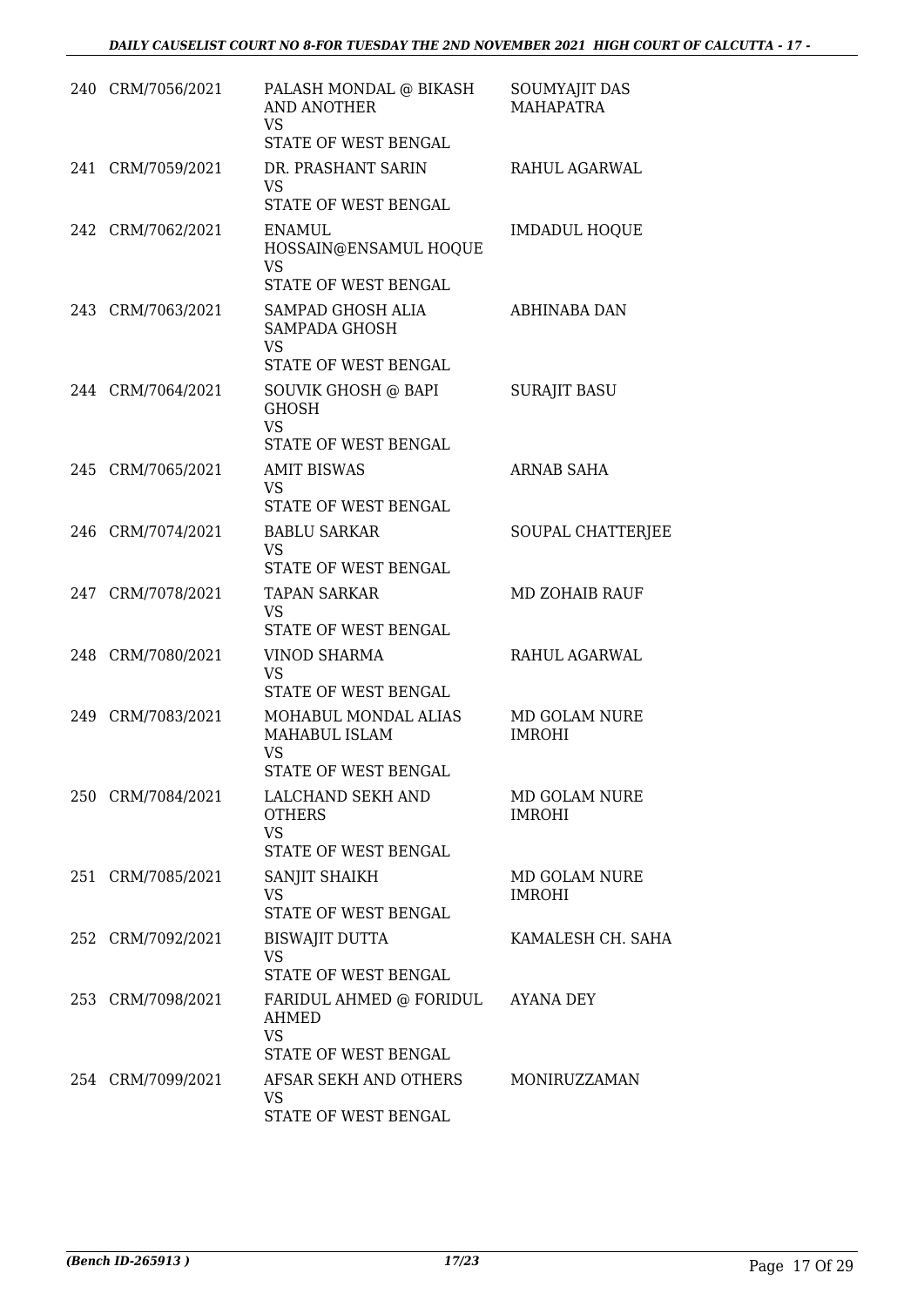|     | 255 CRM/7100/2021 | NASIBIR @ NASIBUL MONDAL<br><b>AND ANOTHER</b><br>VS<br>STATE OF WEST BENGAL         | <b>SOURAV MUKHERJEE</b>                |
|-----|-------------------|--------------------------------------------------------------------------------------|----------------------------------------|
|     | 256 CRM/7105/2021 | SOHEL MONDAL                                                                         | <b>ASRAF MONDAL</b>                    |
|     |                   | <b>VS</b><br>STATE OF WEST BENGAL                                                    |                                        |
| 257 | CRM/7106/2021     | RAJESH MONDAL @ DOLON<br>DAS @ RAJESH<br><b>VS</b><br>STATE OF WEST BENGAL           | SHIBAJI KUMAR DAS                      |
|     | 258 CRM/7108/2021 | <b>SALMAN KHAN@MD</b><br>SALMAN@MD SALMAN KHAN<br>AND ORS.<br><b>VS</b>              | NILADRI SEKHAR<br><b>GHOSH</b>         |
|     |                   | STATE OF WEST BENGAL                                                                 |                                        |
|     | 259 CRM/7111/2021 | SK. MAHAMMAD RAFIK<br>VS<br>STATE OF WEST BENGAL                                     | NILADRI SEKHAR<br><b>GHOSH</b>         |
| 260 | CRM/7112/2021     | MANGAL DAS@SUBAL DAS<br><b>VS</b><br>STATE OF WEST BENGAL                            | <b>SANANDA</b><br><b>BHATTACHARYYA</b> |
|     | 261 CRM/7113/2021 | SK SAIYAD ALI @ SAIYAD ALI<br><b>AND OTHERS</b><br><b>VS</b><br>STATE OF WEST BENGAL | AISHWARYA BAZAZ                        |
|     | 262 CRM/7115/2021 | MANIKA SEN @ MANIKA<br>BEGUM @ PUTUL BEGUM<br><b>VS</b><br>STATE OF WEST BENGAL      | NILADRI SEKHAR<br><b>GHOSH</b>         |
|     | 263 CRM/7118/2021 | KRISHNENDU SAHA<br><b>VS</b><br>STATE OF WEST BENGAL                                 | NILADRI SEKHAR<br><b>GHOSH</b>         |
|     | 264 CRM/7119/2021 | AAJAMIRA MANDAL AND ORS<br>VS FOR THE VS.<br>STATE OF WEST BENGAL                    | ARKA CHAKRABORTY                       |
|     | 265 CRM/7121/2021 | MAINUL ALI@MD MAMAL ALI<br>AND ORS<br><b>VS</b><br><b>STATE OF WEST BENGAL</b>       | MD HAFIZ ALI                           |
|     | 266 CRM/7123/2021 | <b>BANKIM DAS AND ORS</b><br>VS<br>STATE OF WEST BENGAL                              | SHIBAJI KUMAR DAS                      |
|     | 267 CRM/7124/2021 | SAMIR ROY @ SAMIR KUMAR<br>ROY AND ANOTHER<br>VS<br>STATE OF WEST BENGAL             | ARUNAVA GANGULY                        |
|     | 268 CRM/7125/2021 | FARIDUL AHMED @ SK<br><b>FORIDUL AHMED</b><br><b>VS</b>                              | AYANA DEY                              |
|     |                   | STATE OF WEST BENGAL                                                                 |                                        |
|     | 269 CRM/7126/2021 | DR SOURAV KUNDU<br>VS<br>STATE OF WEST BENGAL                                        | SHIBAJI KUMAR DAS                      |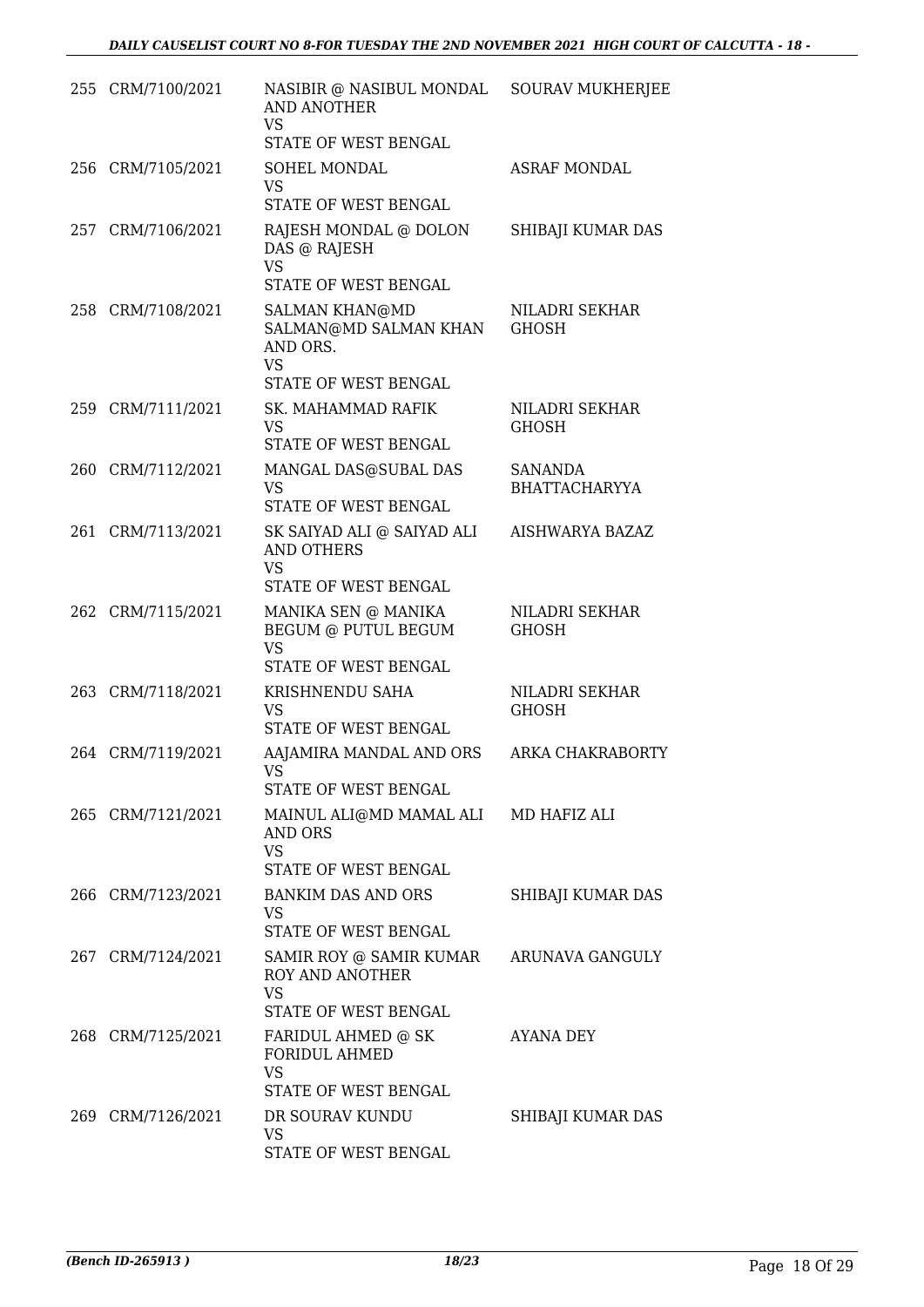| 270 CRM/7128/2021                | <b>BASUDEV GHOSH</b><br>VS.<br>STATE OF WEST BENGAL                                          | <b>SAYAN KANJILAL</b>               |
|----------------------------------|----------------------------------------------------------------------------------------------|-------------------------------------|
| 271 CRM/7130/2021                | <b>MAMTA POREL</b><br>VS<br>STATE OF WEST BENGAL                                             | NILADRI SEKHAR<br><b>GHOSH</b>      |
| 272 CRM/7131/2021                | JASMEET SINGH<br>AROARA@JASMEET SINGH<br><b>AND ORS</b><br><b>VS</b><br>STATE OF WEST BENGAL | <b>ARINDAM SEN</b>                  |
| 273 CRM/7133/2021                | <b>BAPI SARKAR</b><br><b>VS</b><br>STATE OF WEST BENGAL                                      | MUSHARRAF ALAM<br>SK.               |
| 274 CRM/7138/2021                | SK ASPIYA ALI @ SK ASPIYA<br>AND ORS<br><b>VS</b><br>STATE OF WEST BENGAL                    | NILADRI SEKHAR<br><b>GHOSH</b>      |
| 275 CRM/7145/2021                | BALAI DAS @ BALAI CHARAN<br>DAS<br><b>VS</b><br>STATE OF WEST BENGAL                         | ASIF IQBAL AHMED                    |
| 276 CRM/7147/2021                | RIZWAN AHMAD @ RIJUWAN<br>VS<br>STATE OF WEST BENGAL                                         | SAGAR SAHA                          |
| 277 CRM/7156/2021                | MD. AHAD ALI AND ANR.<br><b>VS</b><br>STATE OF WEST BENGAL                                   | MD. HAFIZ ALI                       |
| 278 CRM/7158/2021                | PRASANTA DAS<br><b>VS</b><br>STATE OF WEST BENGAL                                            | <b>Asraf Mandal</b>                 |
| 279 CRM/7161/2021                | RUBEL SEKH @SHAIKH<br><b>VS</b><br>STATE OF WEST BENGAL                                      | <b>ASRAF MANDAL</b>                 |
| 280 CRM/7162/2021                | MD ABDUL MALEQUE<br>MOLLA@MALEK MOLLA AND<br>ORS.<br><b>VS</b><br>STATE OF WEST BENGAL       | <b>GULSANWARA</b><br><b>PERVIN</b>  |
| 281 CRM/7163/2021                | <b>GOBINDA BISWAS</b><br><b>VS</b><br>STATE OF WEST BENGAL                                   | <b>ASRAF MANDAL</b>                 |
| 282 CRM/7164/2021<br>(2:00 P.M.) | KUSHAL AGARWAL<br>VS<br>STATE OF WEST BENGAL                                                 | <b>SUJIT BANERJEE</b>               |
| 283 CRM/7178/2021                | ASHIK MONDAL @ ASIK<br>MONDAL<br><b>VS</b><br>STATE OF WEST BENGAL                           | <b>SUBHASISH</b><br><b>DASGUPTA</b> |
| 284 CRM/7180/2021                | DR MOLLA KASEM ALI<br><b>VS</b><br>STATE OF WEST BENGAL                                      | SUNHASISH<br><b>DASGUPTA</b>        |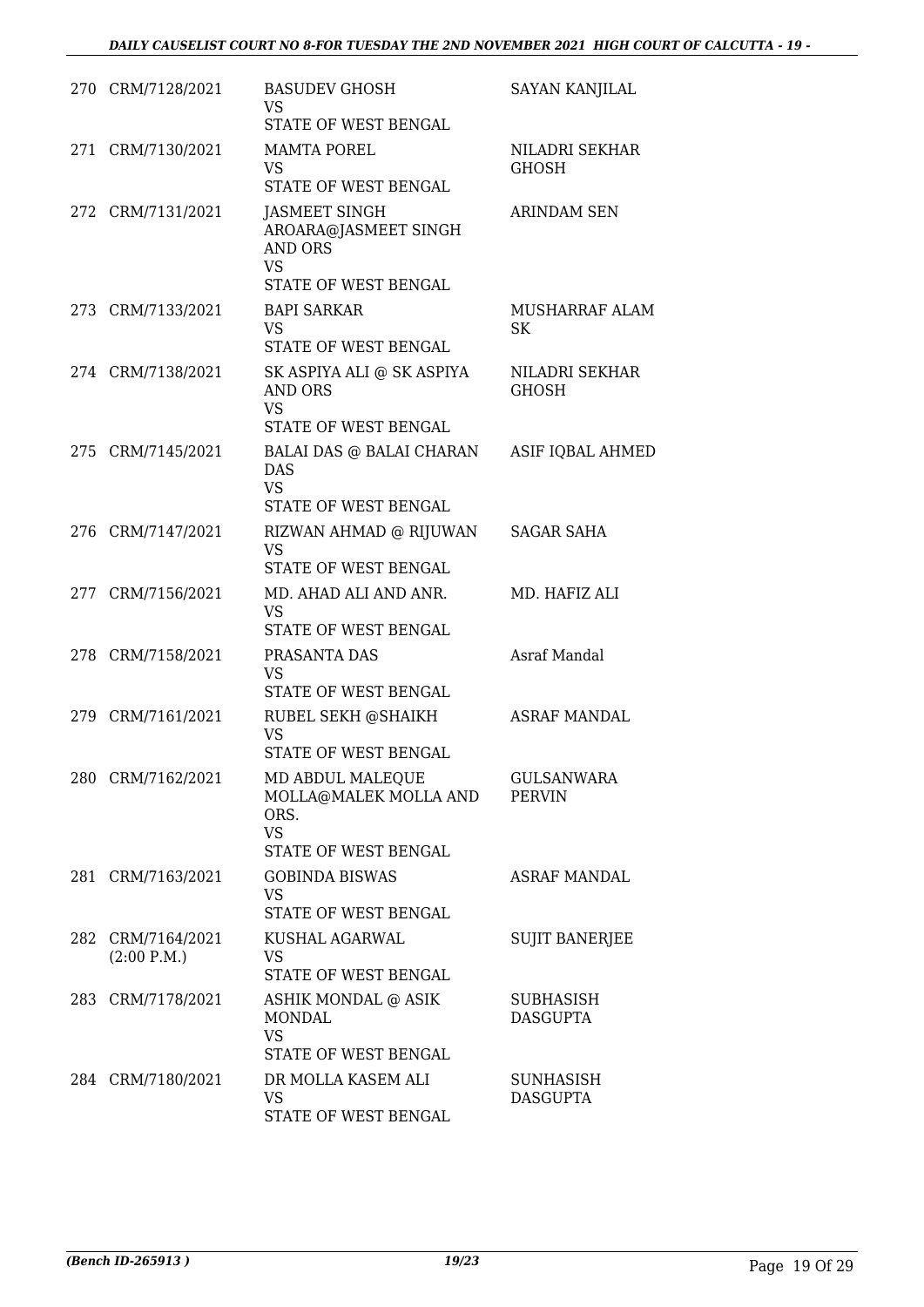|     | 285 CRM/7182/2021   | <b>AKASH ROY AND ORS</b><br>VS<br>STATE OF WEST BENGAL                                    | <b>ANKITA DEY</b>                       |
|-----|---------------------|-------------------------------------------------------------------------------------------|-----------------------------------------|
|     | 286 CRM/7183/2021   | SK KHABIR UDDIN<br>VS<br>STATE OF WEST BENGAL                                             | <b>SURAJIT BASU</b>                     |
|     | 287 CRM/7190/2021   | RABI MANDAL<br>VS<br>STATE OF WEST BENGAL                                                 | SHIBAJI KUMAR DAS                       |
|     | 288 CRM/7191/2021   | MD. MONIRUZZAMAN<br>VS<br>STATE OF WEST BENGAL                                            | SHIBAJI KUMAR DAS                       |
|     | 289 CRM/7194/2021   | NIJAM SEKH<br>VS<br>STATE OF WEST BENGAL                                                  | SK JALALUDDIN                           |
|     | 290 CRM/7195/2021   | <b>BALARAM ROUTH</b><br>VS<br>STATE OF WEST BENGAL                                        | <b>JUIN DUTTA</b><br><b>CHAKRABORTY</b> |
| 291 | CRM/7198/2021       | SK RAJIKUL ALIAS SEKH<br>RAJIKUL ALAM<br><b>VS</b><br>STATE OF WEST BENGAL                | AVINABA PATRA                           |
| 292 | CRM/7199/2021       | SK RAJIKUL @ SEKH RAJIKUL<br><b>ALAM</b><br><b>VS</b><br>STATE OF WEST BENGAL AND<br>ORS. | AVINABA PATRA                           |
|     | 293 CRM/7201/2021   | <b>SK RAFIKUL</b><br><b>VS</b><br>STATE OF WEST BENGAL<br>PIL                             | <b>AVINABA PATRA</b>                    |
|     | 294 WPA(P)/286/2021 | NAND LAL TEWARI<br>VS<br>THE STATE OF WEST BENGAL<br><b>AND ORS</b>                       | <b>SUMITAVA</b><br><b>CHAKRABORTY</b>   |
|     | 295 WPA(P)/288/2021 | UMA SHANKAR VERMA<br>VS<br>STATE OF WEST BENGAL AND<br>ORS.                               | INDRAJEET DEY                           |
|     | 296 WPA(P)/289/2021 | PEOPLE FOR BETTER<br>TREATMENT (PBT) PRESD.<br>DR. KUNAL SAHA<br>VS<br>WBMC AND ANR.      | DR. KUNAL SAHA (IN<br>PERSON)           |
|     | 297 WPA(P)/290/2021 | MD. GOLAM RAHAMAN<br><b>BISWAS</b><br><b>VS</b><br>STATE OF WEST BENGAL AND<br>ORS.       | MONIRUZZAMAN                            |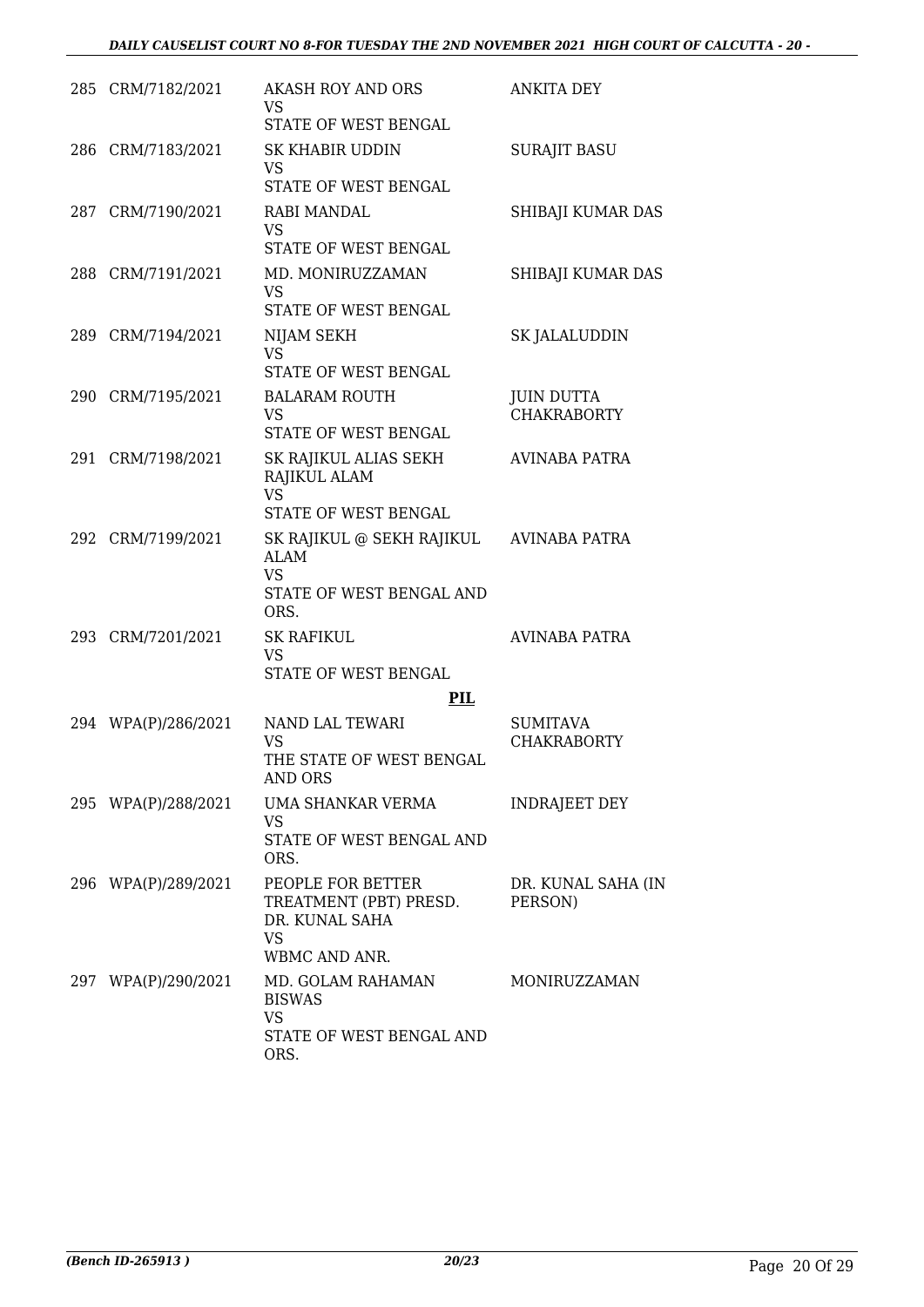| 298 WPA(P)/292/2021            | SABUJ MANCHA AND ANR<br>VS                                                                          | <b>AMRITA DE</b>        |
|--------------------------------|-----------------------------------------------------------------------------------------------------|-------------------------|
|                                | STATE OF WEST BENGAL AND<br>ORS.                                                                    |                         |
|                                | <b>INTRA COURT APPEAL AND APPLICATION</b>                                                           |                         |
|                                | (AND CIVIL APPEAL & APPLICATION)                                                                    |                         |
| 299 FMAT/57/2021<br>$(10$ PBS) | STAR TRACK AGENCY<br>PRIVATE LIMITED<br>VS<br>EFCALON TIE UP PRIVATE<br><b>LIMITED</b>              | SANDIP AGARWAL          |
| IA NO: CAN/3/2021, CAN/4/2021  |                                                                                                     |                         |
| 300 FMAT/94/2021               | KANTILAL PATEL AND<br><b>COMPANY</b><br>VS<br>RAJARHAT IT PARK LIMITED                              | LABANYASREE SINHA       |
| IA NO: CAN/1/2021, CAN/2/2021  |                                                                                                     |                         |
| 301 FMAT/637/2021              | HOUSING CONSULTANCY<br>PVT. LTD.<br><b>VS</b><br>PARTHA CHATTERJEE                                  | <b>SOURAV SEN</b>       |
| IA NO: CAN/1/2021              |                                                                                                     |                         |
| 302 FMAT/639/2021              | <b>BENGAL AMATEUR</b><br>SWIMMING ASSOCIATION<br><b>VS</b><br>RAMNUJ MUKHERJEE AND<br><b>OTHERS</b> | SOUMYAJIT MISHRA        |
| IA NO: CAN/1/2021              |                                                                                                     |                         |
| 303 FMAT/641/2021              | <b>SOUMEN BISWAS AND ORS</b><br><b>VS</b><br><b>ISRAR AHMED</b>                                     | SANJAY MUKHERJEE        |
| IA NO: CAN/1/2021              |                                                                                                     |                         |
| 304 MAT/995/2021               | ATANU KUMAR GANGULY @<br><b>ATANU GANGULY</b><br><b>VS</b><br>STATE OF WEST BENGAL AND<br>ORS.      | <b>BIJAY KUMAR SHAW</b> |
| IA NO: CAN/1/2021, CAN/2/2021  |                                                                                                     |                         |
| 305 MAT/998/2021               | SABYASACHI MONDAL ADN<br>ANR.<br><b>VS</b><br>STATE OF WEST BENGAL AND<br>ORS.                      | DONA GHOSH              |
| IA NO: CAN/1/2021              |                                                                                                     |                         |
| 306 FMA/1079/2021              | AMIT KUMAR GHOSH<br><b>VS</b><br>STATE OF WEST BENGAL AND<br>ORS.                                   | <b>BIJOY BAG</b>        |
| $IA$ $N0$ . $CAN1119021$       |                                                                                                     |                         |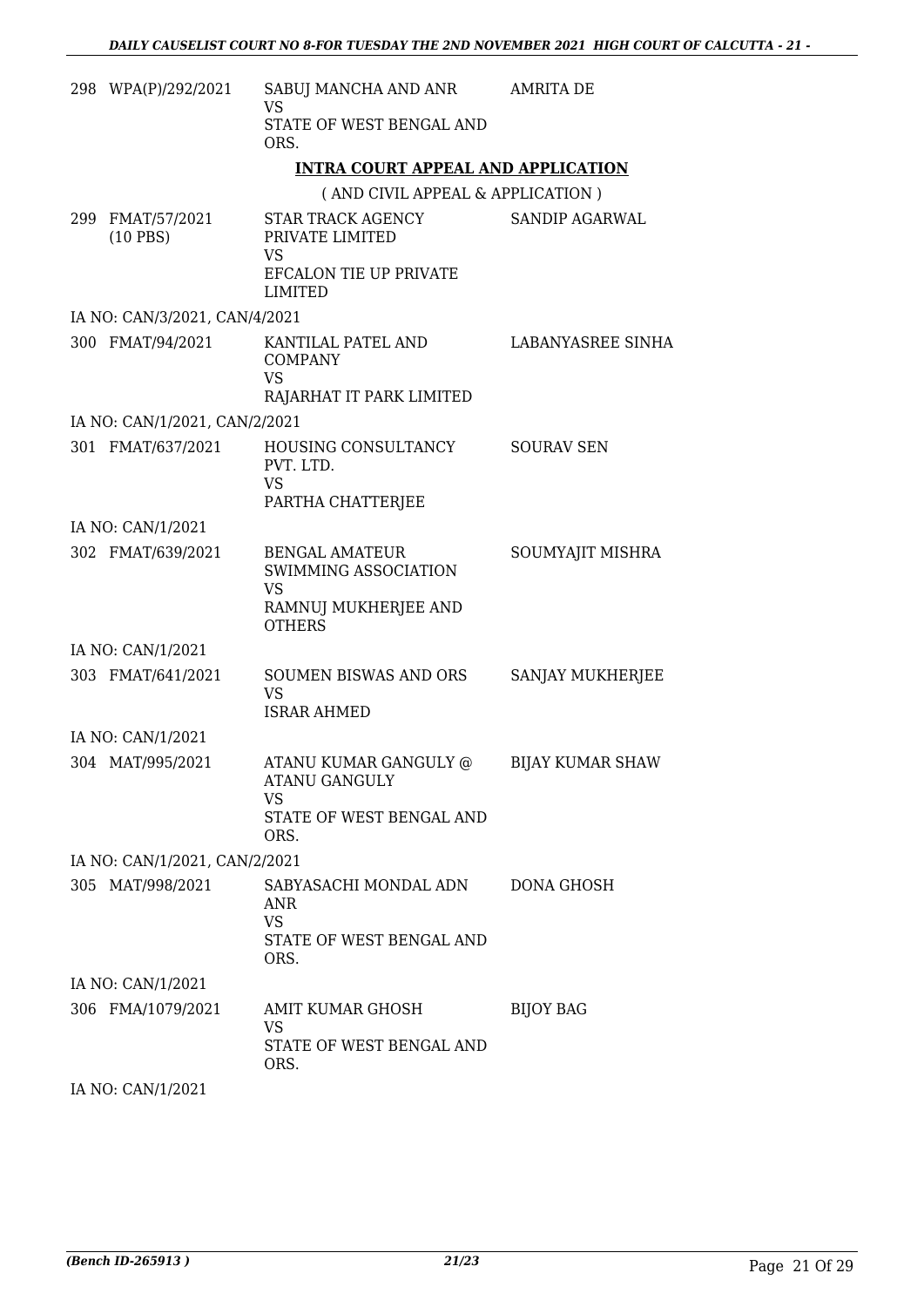| 307 MAT/1101/2021                         | PARAKH PROJECTS PRIVATE<br><b>LIMITED AND ANR</b><br><b>VS</b><br>THE STATE OF WEST BENGAL<br>AND ORS. | <b>DEBJANI</b><br><b>CHATTERJEE</b> |
|-------------------------------------------|--------------------------------------------------------------------------------------------------------|-------------------------------------|
| IA NO: CAN/1/2021, CAN/2/2021, CAN/3/2021 |                                                                                                        |                                     |
| 308 MAT/1134/2021                         | <b>JIGIRA SK</b><br><b>VS</b><br>STATE OF WEST BENGAL AND<br>ORS.                                      | RANANEESH GUHA<br>THAKURTA          |
| IA NO: CAN/1/2021                         |                                                                                                        |                                     |
| 309 MAT/1135/2021                         | HARADHAN PANTU<br><b>VS</b><br>STATE OF WEST BENGAL AND<br>ORS.                                        | RANANEESH GUHA                      |
| IA NO: CAN/1/2021                         |                                                                                                        |                                     |
| 310 MAT/1136/2021                         | KAMAL KRISHNA BOSE<br><b>VS</b><br>STATE OF WEST BENGAL AND<br>ORS.                                    | RANANEESH GUHA<br>THAKURTA          |
| IA NO: CAN/1/2021                         |                                                                                                        |                                     |
| 311 MAT/1138/2021                         | <b>BIRPUR FISHERMANS</b><br>COOPERATIVE SOCIETY LTD<br><b>VS</b><br>SARAFRAJ MONDAL AND ORS            | ROBIUL ISLAM                        |
| IA NO: CAN/2/2021                         |                                                                                                        |                                     |
| 312 MAT/1168/2021                         | ADJUDICATIONG AUTHORITY<br>(PMLA) AND ANR<br><b>VS</b><br><b>GOBINDA DAS AND ORS</b>                   | RANJAN KUMAR ROY                    |
| IA NO: CAN/1/2021                         |                                                                                                        |                                     |
| 313 MAT/1182/2021                         | <b>GANESH GON</b><br>VS<br>STATE OF WEST BENGAL AND<br>ORS.                                            | Kunal Ganguly                       |
| IA NO: CAN/1/2021                         |                                                                                                        |                                     |
| 314 MAT/1190/2021                         | M/S CITY DEVCON PVT LTD<br><b>AND OTHERS</b><br><b>VS</b><br>STATE OF WEST BENGAL AND<br><b>OTHERS</b> | <b>BIJOY BAG</b>                    |
| IA NO: CAN/1/2021                         |                                                                                                        |                                     |
| 315 MAT/1191/2021                         | JHUMA RANI SARKAR<br>VS.<br>STATE OF WEST BENGAL AND<br>ORS.                                           | ALOKESH DALAI                       |
| IA NO: CAN/1/2021                         |                                                                                                        |                                     |
| 316 MAT/1192/2021                         | <b>RUSTOM KHAN</b><br><b>VS</b><br>STATE OF WEST BENGAL AND<br>ORS.                                    | ARITRA SHANKAR<br>RAY               |
| IA NO: CAN/1/2021                         |                                                                                                        |                                     |

*(Bench ID-265913 ) 22/23* Page 22 Of 29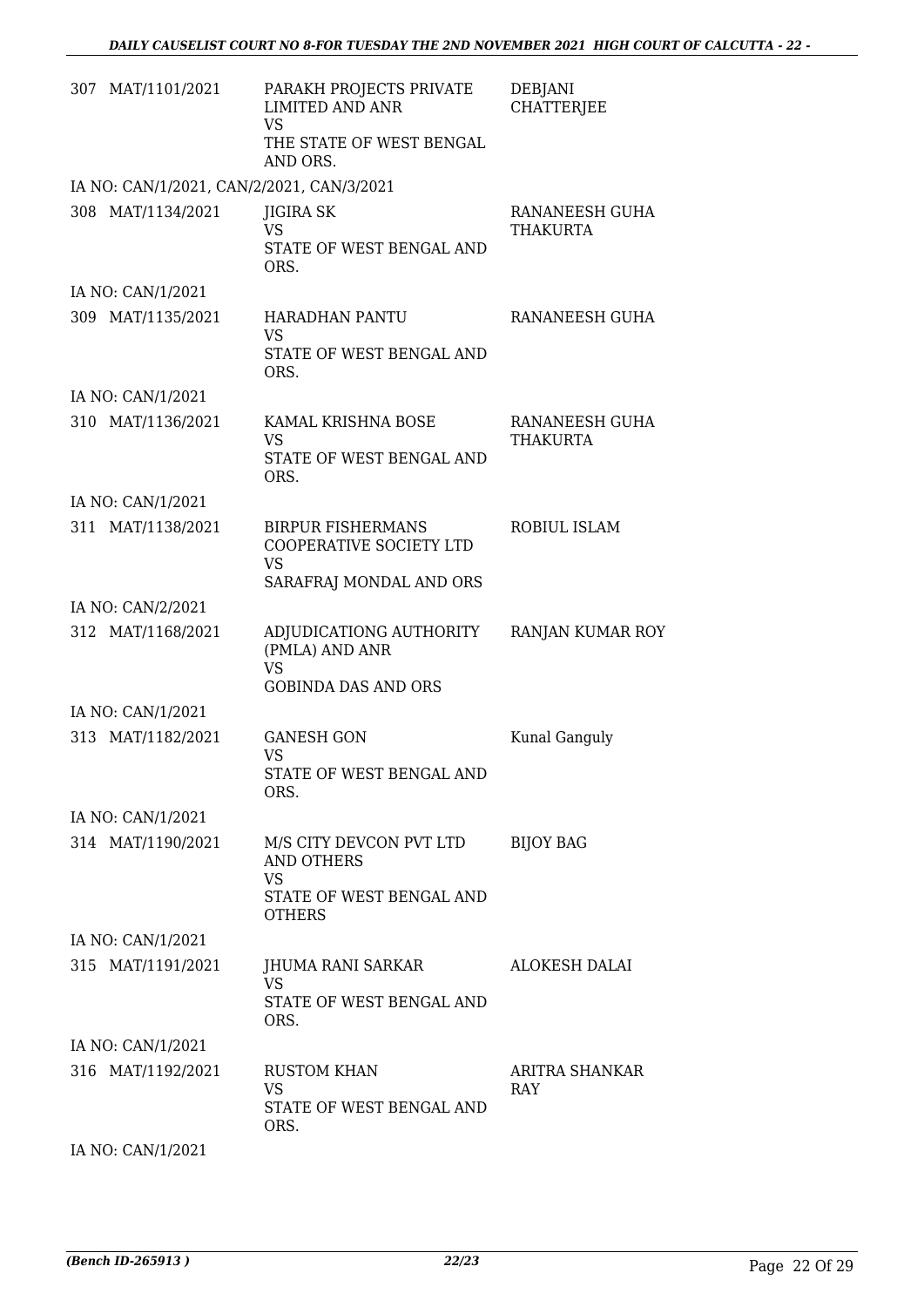317 MAT/1193/2021 KAJAL SARDAR

VS STATE OF WEST BENGAL AND ORS.

ANINDYA HALDER

IA NO: CAN/1/2021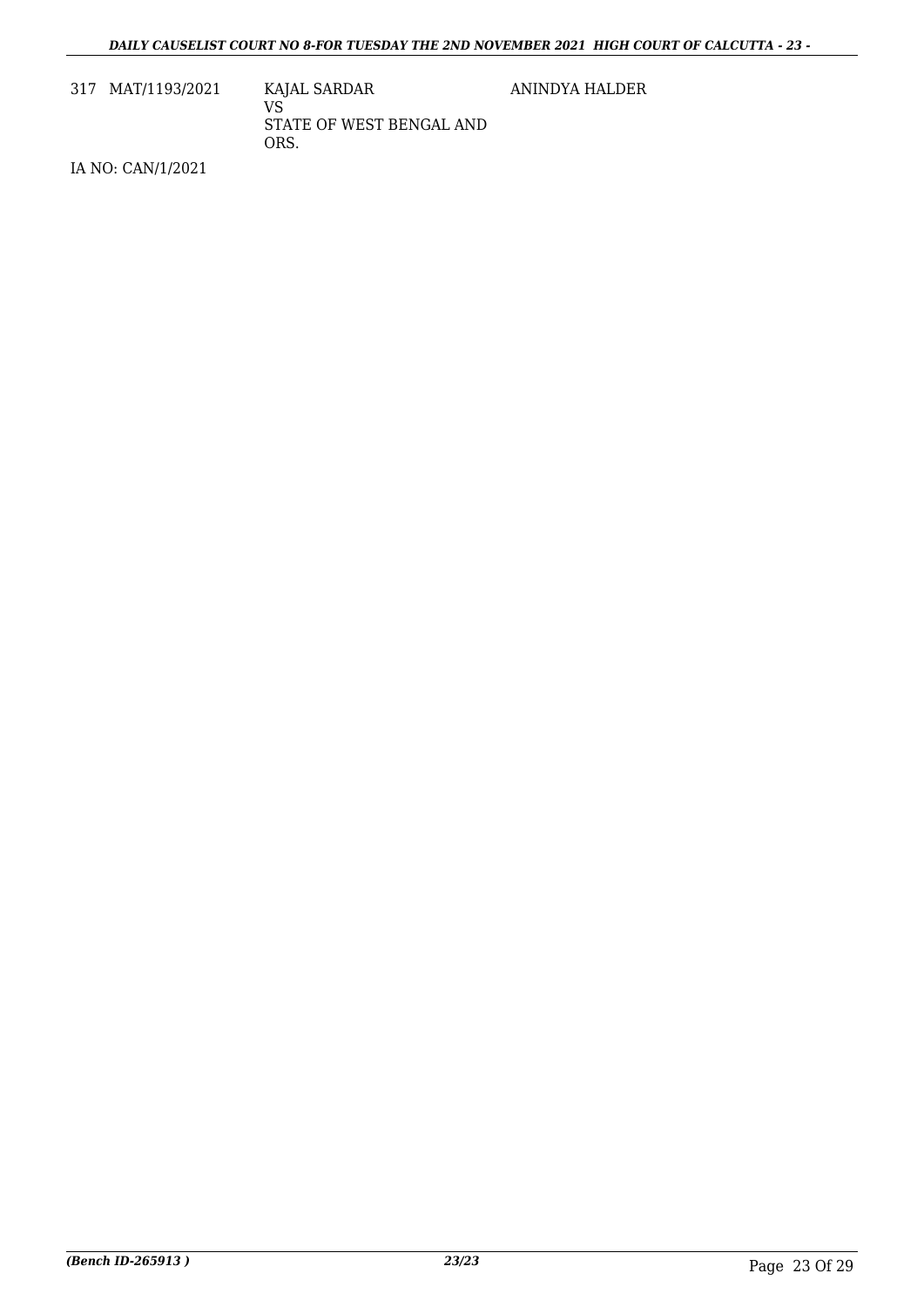

### **Appellate Side**

**DAILY CAUSELIST For Tuesday The 2nd November 2021**

**COURT NO. 7**

**SINGLE BENCH (SB) AT 11:00 AM HON'BLE JUSTICE BISWAJIT BASU [VIA VIDEO CONFERENCE]**

#### **[VACATION BENCH]**

|   |                |                                                                                                   | <b>CRIMINAL REVISION</b>                      |
|---|----------------|---------------------------------------------------------------------------------------------------|-----------------------------------------------|
| 1 | CRR/155/2021   | MD. SALAM PARVEZ<br>VS                                                                            | Sourav Chatterjee                             |
|   |                | State of West Bengal                                                                              |                                               |
| 2 | CRR/2220/2021  | SRIKANTA SARKAR @ MONI<br>@ MANIK SARKAR<br><b>VS</b>                                             | <b>ABHIJIT SINGH</b>                          |
|   |                | STATE OF WEST BENGAL<br><b>AND ANOTHER</b>                                                        |                                               |
|   |                |                                                                                                   | <b>WRIT MATTERS</b>                           |
| 3 | WPA/17439/2021 | SATYA BHUSAN MALLIK<br><b>VS</b>                                                                  | ADITYA MANDAL                                 |
|   |                | STATE OF WEST BENGAL<br>AND ORS.                                                                  |                                               |
| 4 | WPA/15941/2021 | SMT LAXMI BARUA<br>VS                                                                             | DIPENDU SARKAR                                |
|   |                | STATE OF WEST BENGAL<br>AND ORS.                                                                  |                                               |
| 5 | WPA/16944/2021 | M/S JANA ENTERPRISE<br>VS<br>STATE OF WEST BENGAL<br>AND ORS.                                     | <b>GURUSADAY DUTTA</b>                        |
| 6 | WPA/17396/2021 | SMC GLOBAL SECURITIES<br>LTD.<br><b>VS</b><br>NATIONAL STOCK<br>EXCHANGE OF INDIA LTD.<br>AND ANR | PREETU CHAUDHARY                              |
| 7 | WPA/17413/2021 | MD. ISRAIL MOLLA<br><b>VS</b><br>THE STATE OF WEST<br><b>BENGAL AND ORS</b>                       | <b>RANJAN</b><br>SAHARANJANSAHA2008@GMAIL.COM |
| 8 | WPA/17422/2021 | SHAHI ELEC. ENGG. CO. P.<br>LTD.<br>VS<br>IIT KHARAGPUR AND ANR.                                  | ASHIS KR. MUKHERJEE                           |
| 9 | WPA/17431/2021 | PILTU LODH<br>VS<br>STATE OF WEST BENGAL<br>AND ORS.                                              | ASIS BHATTACHARYYA                            |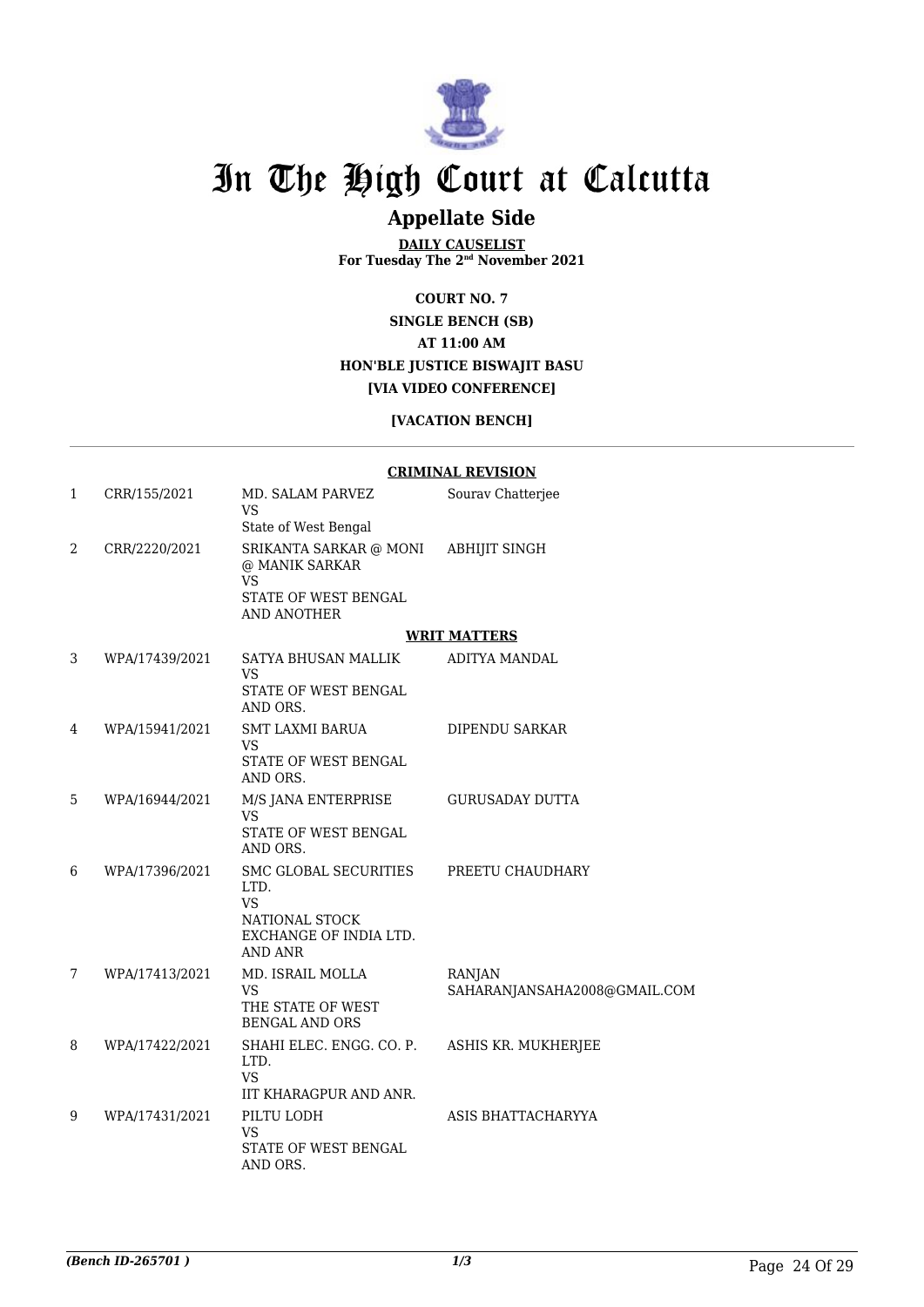| 10 | WPA/17433/2021                         | KAJAL KUMAR KUNDU<br>VS                                                                                                                                       | ASIS BHATTACHARYYA    |
|----|----------------------------------------|---------------------------------------------------------------------------------------------------------------------------------------------------------------|-----------------------|
|    |                                        | STATE OF WEST BENGAL<br>AND ORS.                                                                                                                              |                       |
| 11 | WPA/17440/2021                         | <b>MITHU BALA</b><br><b>VS</b>                                                                                                                                | <b>ASOK BANERJEE</b>  |
|    |                                        | STATE OF WEST BENGAL<br>AND ORS.                                                                                                                              |                       |
| 12 | WPA/17443/2021                         | NRIPEN OJHA<br>VS.                                                                                                                                            | PRADIP KUMAR DAS      |
|    |                                        | STATE OF WEST BENGAL<br>AND ORS.                                                                                                                              |                       |
| 13 | WPA/17444/2021                         | M/S NATIONAL JUTE<br><b>MANUFCTURERS</b><br>CORPORATION LTD. AND<br>ANR<br><b>VS</b><br>THE EMPLOYEES STATE<br><b>INSURANCE CORPORATION</b><br><b>AND ORS</b> | MANISHA CHATTERJEE    |
| 14 | WPA/17449/2021                         | SAHADEV MALLICK AND<br><b>ORS</b><br>VS                                                                                                                       | RITOPRIYA GHOSH       |
|    |                                        | STATE OF WEST BENGAL<br>AND ORS.                                                                                                                              |                       |
| 15 | WPA/17451/2021                         | M/S SAUMYA AGROTECH<br><b>PVT LTD</b><br>VS.                                                                                                                  | SUSMITA CHATTERJEE    |
|    |                                        | UNION OF INDIA AND ORS.                                                                                                                                       |                       |
| 16 | WPA/17460/2021                         | DEBAISHS GHOSH<br>VS<br>STATE OF WEST BENGAL<br>AND ORS.                                                                                                      | DHIRAJ KUMAR GUPTA    |
| 17 | WPA/17463/2021                         | AYASHA JULEKHA MONDAL<br><b>VS</b>                                                                                                                            | <b>SANI HOSSAIN</b>   |
|    |                                        | STATE OF WEST BENGAL<br>AND ORS.                                                                                                                              |                       |
| 18 | WPA/17464/2021                         | <b>GITA SAHA</b><br>VS                                                                                                                                        | SAYAN RAY             |
|    |                                        | STATE OF WEST BENGAL<br>AND ORS.                                                                                                                              |                       |
| 19 | WPA/17466/2021                         | KANISHK SINHA AND ANR<br>VS.                                                                                                                                  | KANISHK SINHA         |
|    |                                        | STATE OF WEST BENGAL<br>AND ORS.                                                                                                                              |                       |
| 20 | WPA/17472/2021                         | RAHUL KUMAR<br><b>CHOUDHARY AND</b><br><b>ANOTHER</b><br><b>VS</b>                                                                                            | SIDDHARTHA PAUL       |
|    |                                        | UNION OF INDIA AND ORS.                                                                                                                                       | <b>CIVIL REVISION</b> |
| 21 | CO/1553/2020                           | VALVOLINE CUMMINS PVT                                                                                                                                         | SHREYA SINGH          |
|    | [EXTENSION OF<br><b>INTERIM ORDER]</b> | <b>LTD</b><br><b>VS</b>                                                                                                                                       |                       |
|    |                                        | <b>M/S ROADWINGS</b><br>INTERNATIONAL PVT LTD<br>AND ANR                                                                                                      |                       |
| 22 | CO/1891/2021                           | HIMANGSHU MONDAL                                                                                                                                              | SHILADITYA BARMA      |
|    |                                        | VS<br>SACHIRANI MONDAL                                                                                                                                        |                       |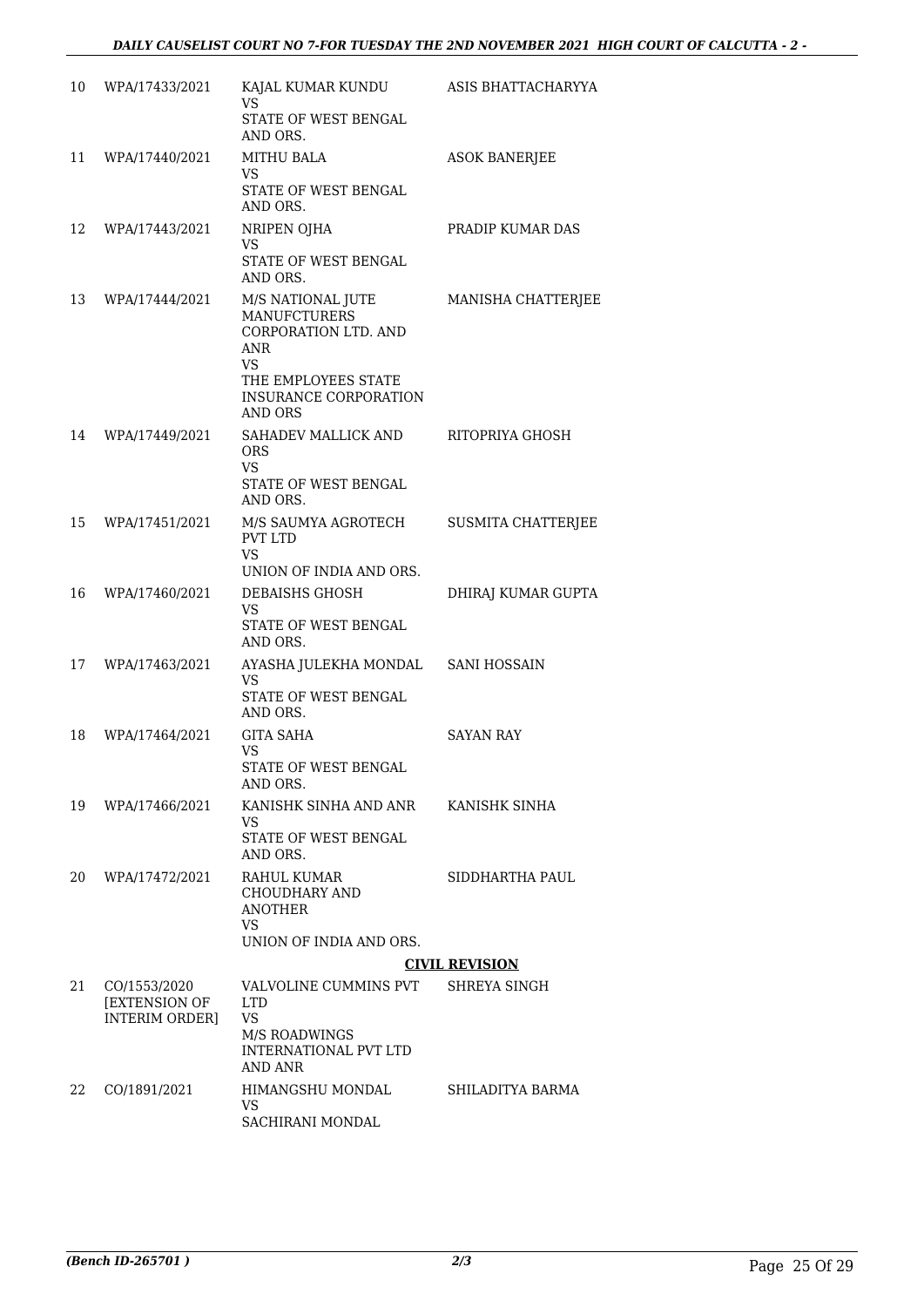23 CO/1892/2021 DEBASMITA CHAKRABORTY RITOPRITA GHOSH VS SANTANU CHAKRABORTY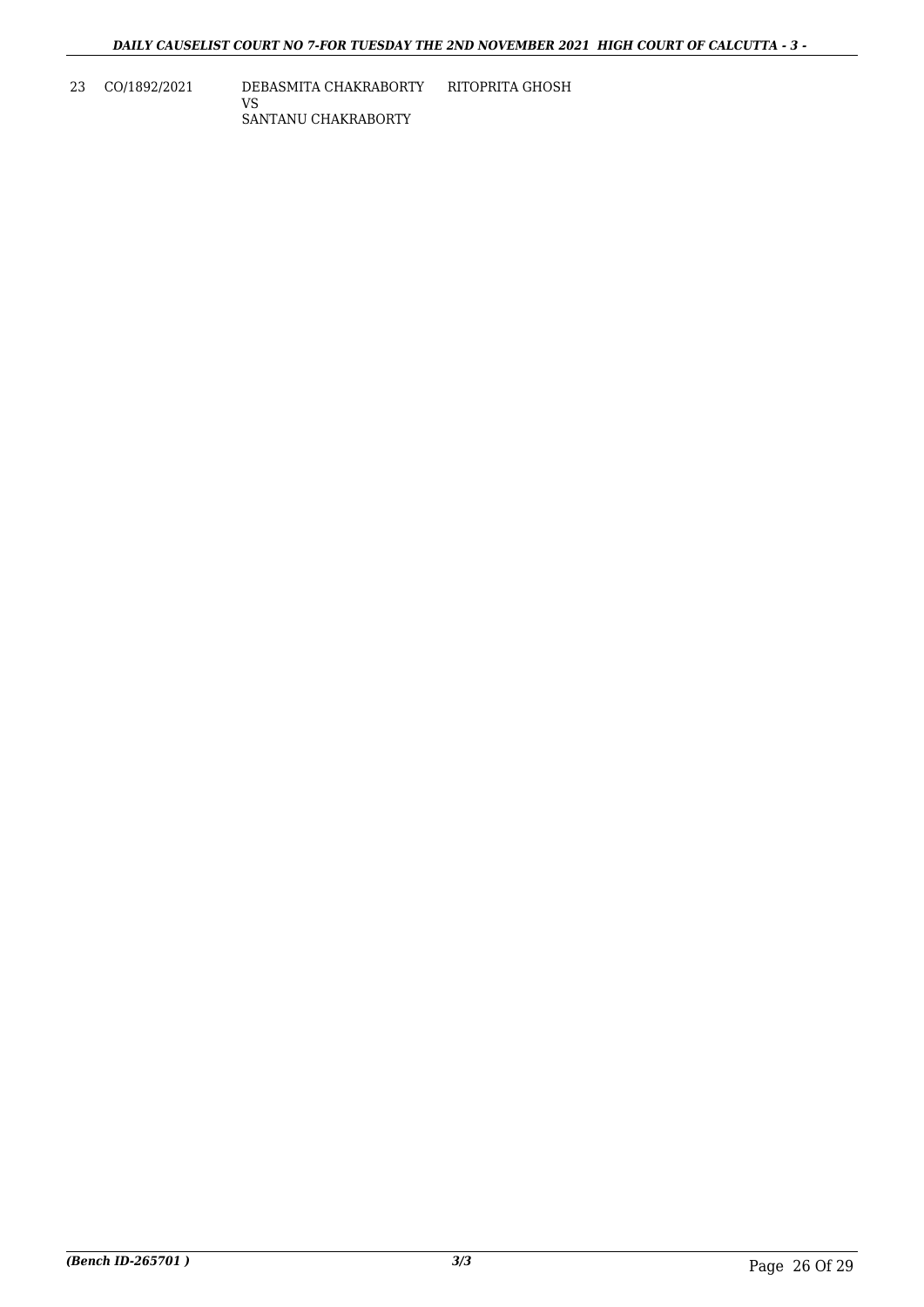

### **Appellate Side**

**DAILY CAUSELIST For Tuesday The 2nd November 2021**

**COURT NO. 6 SINGLE BENCH (SB) AT 11:00 AM HON'BLE JUSTICE MD. NIZAMUDDIN ( VIA VIDEO CONFERENCE )**

#### **( VACATION BANCH )**

#### **CRIMINAL REVISION**

| 1 | CRR/2224/2021  | ALOKE KR. ROUTH<br><b>VS</b><br><b>STATE OF WEST BENGAL</b><br>AND ANR.                         | SAMBHUNATH DE             |
|---|----------------|-------------------------------------------------------------------------------------------------|---------------------------|
| 2 | CRR/2225/2021  | HIMADRI SEKHAR SAHA<br><b>VS</b><br><b>STATE OF WEST BENGAL</b><br>AND ANR                      | TATHAGATA<br>MAJUMDER     |
| 3 | CRR/2226/2021  | ARINDAM GHOSH AND ANR<br>VS.<br>STATE OF WEST BENGAL<br>AND ANR                                 | Mrinal Kanti<br>Mukherjee |
| 4 | CRR/2227/2021  | SATYARANJAN SIL@ SONA<br>SIL.<br>VS.<br><b>STATE OF WEST BENGAL</b>                             | <b>SUDIP GHOSH</b>        |
| 5 | CRR/2228/2021  | PRAVIN KUMAR SINGH @<br>SONU SINGH<br>VS<br>STATE OF WEST BENGAL                                | LITAN MAITRA              |
| 6 | WPA/20086/2019 | <b>MOTION</b><br>KAMAL KRISHNA<br>MUKHERJEE & ORS<br><b>VS</b><br>STATE OF WEST BENGAL &<br>ORS | <b>ARUN NASKAR</b>        |

IA NO: CAN/1/2021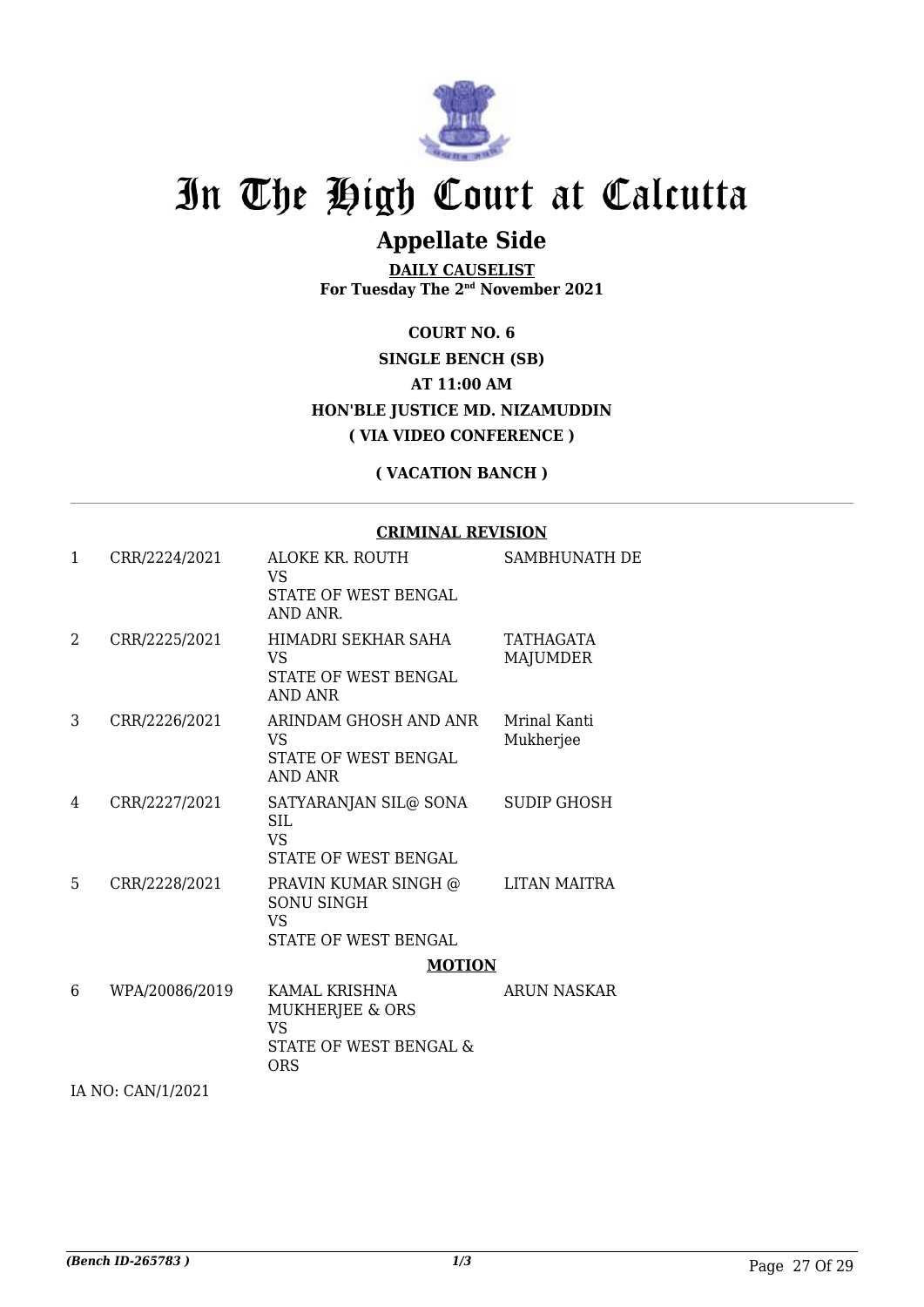| 7  | WPA/11804/2021    | CHIKITSABRATI UDYOG<br><b>AND ANOTHER</b><br><b>VS</b><br>STATE OF WEST BENGAL<br>AND ORS. | ASHIKA DAGA                           |
|----|-------------------|--------------------------------------------------------------------------------------------|---------------------------------------|
|    | IA NO: CAN/2/2021 |                                                                                            |                                       |
| 8  | WPA/14344/2021    | PRANITA AGARWAL AND<br><b>ORS</b><br><b>VS</b><br>UNION OF INDIA AND ORS.                  | PRONOJIT ROY                          |
| 9  | WPA/16415/2021    | M/S CIGFIL RETAIL PVT LTD<br><b>VS</b><br>UNION OF INDIA AND ORS.                          | POOJA SAHA                            |
| 10 | WPA/16970/2021    | NILIMA ROY AND ORS.<br><b>VS</b><br><b>STATE OF WEST BENGAL</b><br>AND ORS.                | <b>SUKUMAR SARKAR</b>                 |
| 11 | WPA/17373/2021    | ABU TALEB GAZI<br>VS.<br>STATE OF WEST BENGAL<br>AND ORS.                                  | <b>MARIA RAHAMAN</b>                  |
| 12 | WPA/17374/2021    | <b>BABLU MONDAL</b><br><b>VS</b><br>STATE OF WEST BENGAL<br>AND ORS.                       | <b>MARIA RAHAMAN</b>                  |
|    | IA NO: CAN/1/2021 |                                                                                            |                                       |
| 13 | WPA/17423/2021    | <b>ARUP MONDAL</b><br><b>VS</b><br>STATE OF WEST BENGAL<br>AND ORS.                        | <b>MRITUNJOY</b><br><b>CHATTERJEE</b> |
| 14 | WPA/17459/2021    | SUKESH NASKAR AND ORS<br><b>VS</b><br>STATE OF WEST BENGAL<br>AND ORS                      | <b>MUKTESWAR MAITY</b>                |
| 15 | WPA/17469/2021    | MOHAMMAD ALI<br><b>VS</b><br>STATE OF WEST BENGAL<br>AND ORS.                              | <b>ANIMESH PAUL</b>                   |
| 16 | WPA/17470/2021    | PRADIP DIHIDAR<br><b>VS</b><br>STATE OF WEST BENGAL<br>AND ORS.                            | RITWIK PATTANAYAK                     |
| 17 | WPA/17473/2021    | JHANKRITA DEY<br><b>VS</b><br>UNION OF INDIA AND ORS.                                      | SAMBHUNATH DEY                        |
| 18 | WPA/17474/2021    | SANDIP KUMAR MEHENA<br><b>VS</b><br>STATE OF WEST BENGAL<br>AND ORS.                       | ANKITA DAS<br><b>CHAKRABORTY</b>      |
| 19 | WPA/17475/2021    | <b>SMT SHIPRA BISWAS</b><br><b>VS</b><br>STATE OF WEST BENGAL<br>AND ORS.                  | SUKANTA GHOSH                         |